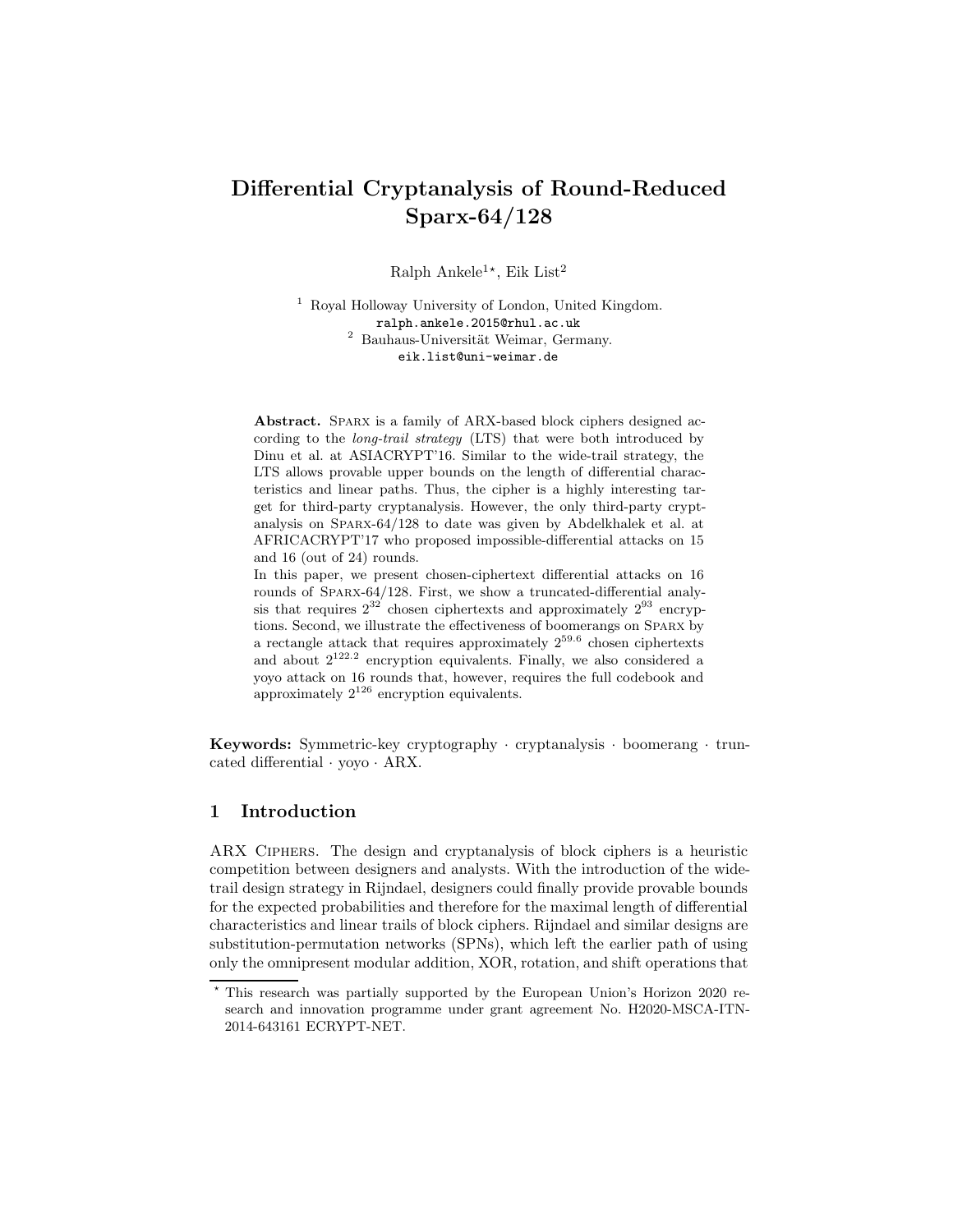nearly every processor supports out-of-the-box. As a consequence, SPNs demand an expertised tailoring of their implementations to the operating platform to be comparably efficient as bit-based designs. However, in resource-constrained environments, the most efficient software implementations are still ciphers that employ only logical operations and/or addition, e.g., ciphers based on modular additions, rotations, and XOR (ARX). Hence, until recently, there has been a gap between the provable bounds of wide-trail designs, and the efficiency of ARX-based constructions.

Sparx. At ASIACRYPT'16, Dinu et al. introduced Sparx [8], the first ARXbased family of block ciphers that provides provable bounds on the maximal length of differential characteristics and linear trails. Alongside Sparx, the authors developed the long-trail design strategy, a general approach for ARX-based symmetric-key primitives to obtain provable bounds. Both the long-trail strategy in general, and Sparx in particular, are interesting targets of cryptanalysis as they try to bridge the gap between efficiency and providing security bounds. The question arises if it is also secure against (truncated) differential and boomerang attacks that can exploit clustering effects of many differential characteristics.

Research Gap and Related Work. In the specification of Sparx, the designers reported on their results of a first automated analysis that no differential characteristic with probability higher than  $2^{-n}$  nor any linear characteristic with bias higher than  $2^{-n/2}$  exists over five or more steps. Moreover, they described integral attacks on up to five out of eight steps of Sparx-64/128, and six out of ten steps of Sparx-128. Though, those initial attacks are naturally limited due to time constraints when designing a new cipher, and therefore demand a deeper analysis by the cryptographic community. At AFRICACRYPT'17, Abdelkhalek et al. [1] proposed 12- and 13-round impossible-differential distinguishers on Sparx-64/128, using the four-step distinguisher for balanced Type-1 Feistel networks. They extended their attacks by three rounds, respectively, where they exploited dependencies between the key words from the key-schedule. Recently, Tolba et. al. proposed multi-dimensional zero-correlation linear attacks on up to 26 rounds of Sparx-128/128, and on up to 29 rounds of Sparx-128/256 [15].

CONTRIBUTION AND OUTLINE. This work adds two chosen-ciphertext attacks on Sparx-64/128 in the single-key model: (1) a truncated-differential attack on 16 rounds and (2) a rectangle attack on 16 rounds; moreover, we further considered yoyo attacks on the same number of rounds in Appendix [A,](#page-17-0) that, however, demands the full codebook. Table [1](#page-2-0) compares their parameters with the previous attacks on Sparx-64/128 from the literature. In the remainder, we briefly revisit the necessary notions as well as the details of Sparx-64 in Section [2.](#page-2-1) We describe our truncated-differential attack in Section [5.](#page-10-0) We continue with an informal introduction to boomerang and rectangle attacks in Section [3.](#page-4-0) In Section [4,](#page-6-0) we describe our search of differential trails before we detail our rectangle attack on Sparx-64/128 in Section [6.](#page-13-0) Appendix [A](#page-17-0) outlines a yoyo attack on 16 rounds. Finally, Section [7](#page-15-0) concludes this work.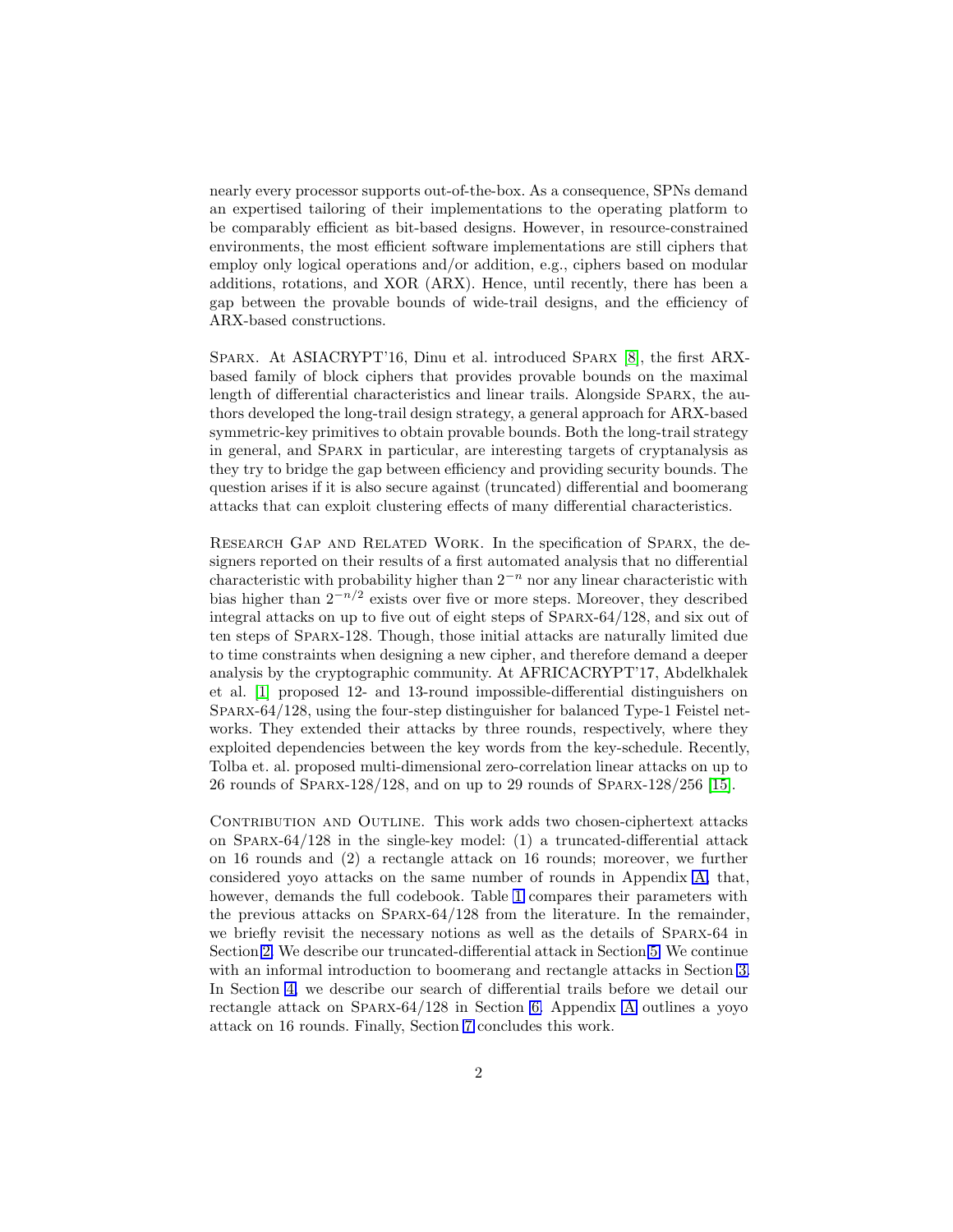|       | Rounds Attack type Time |                           |  | Data Memory | Ref.    |
|-------|-------------------------|---------------------------|--|-------------|---------|
| 15/24 | Integral                | $2^{101.0}$ $2^{37.0}$ CP |  | 264.0       | [8]     |
| 15/24 | ID                      | $2^{94.1}$ $2^{51.0}$ CP  |  | $2^{43.5}$  | 1       |
| 16/24 | <b>ID</b>               | $2^{94.0}$ $2^{61.5}$ KP  |  | $2^{61.5}$  | 1       |
| 16/24 | TD                      | $2^{93.0}$ $2^{32.0}$ CC  |  | $2^{61.0}$  | Sect. 5 |
| 16/24 | Rectangle               | $2^{122.2}$ $2^{59.6}$ CC |  | $2^{61.6}$  | Sect. 6 |
| 16/24 | Yoyo                    | $2^{126.0}$ $2^{64.0}$ CP |  | 264.0       | App. A  |

<span id="page-2-0"></span>Table 1: Previous and proposed attacks on SPARX-64/128. KP/CP/CC = known plain $text/chosen plaintext/chosen ciphertext. ID = Impossible differential, TD = Truncated$ differentials.

### <span id="page-2-1"></span>2 Preliminaries

GENERAL NOTATIONS. We denote by  $\mathbb{F}_2$  the finite field of two elements  $x \in$  $\{0,1\}$ . For positive integer *n*, we denote by  $\mathbb{F}_2^n$  the space of *n*-element vectors from  $\mathbb{F}_2$ . We represent functions by upper case letters and indices by lowercase letters.  $\{0,1\}^n$  is the set of all *n*-bit strings and  $\{0,1\}^*$  the set of bit strings of arbitrary length. Let  $x, y \in \{0, 1\}^n$  for some positive integer n in the following. Then, we denote by  $x \parallel y$  the concatenation of x and y, by  $x \oplus y$  their bitwise XOR, by  $x \ll r$  a rotation by r bit to the left and by  $x \gg r$  rotation by r bit to the right; moreover, we denote by  $x \boxplus y = (x+y) \mod 2^n$  modular addition, and by  $x \boxminus y = (x - y) \mod 2^n$  modular subtraction. For all bit strings  $x \in \{0, 1\}^n$ , we index the bits  $x = (x_{n-1} \dots x_1 x_0)$  where  $x_{n-1}$  is the most significant and  $x_0$ the least significant bit of x. Given a bit string  $x = (x^1 \mid \ldots \mid x^m) \in (\{0, 1\}^{mn})$ consisting of  $m$  words of  $n$  bit each, we denote by

$$
x \lll_n r \stackrel{\text{def}}{=} (x^1 \lll r) \parallel \ldots \parallel (x^m \lll r)
$$

the word-wise independent rotated value. We overload the notation for tuples of bit strings  $x \in (\{0,1\}^n)^m$ :  $x = (x^1, \ldots, x^m)$ , to still mean wordwise independent rotation  $x \ll n$   $r \stackrel{\text{def}}{=} (x^1 \ll r), \ldots, (x^m \ll r)$ . We use typewriter font to represent hexadecimal values, e.g.,  $0110 = 272$ . We use the same font but with annotation to represent bit strings, e.g.,  $(0110)<sub>2</sub> = 6$ ; moreover, we will use the symbol \* at the position of that certain bits to indicate that they can take arbitrary values, e.g.,  $(0*10)_2 \in \{2,6\}$ . As a shorthand notation for probabilities p, we often write  $h_w = -\log_2(p)$  when the meaning of p is clear from the context.

### 2.1 The Sparx Family of Ciphers

The SPARX- $n/k$  family comprises three versions, SPARX-64/128, SPARX-128/128, and SPARX-128/256, where n indicates the block size, and k the key length k.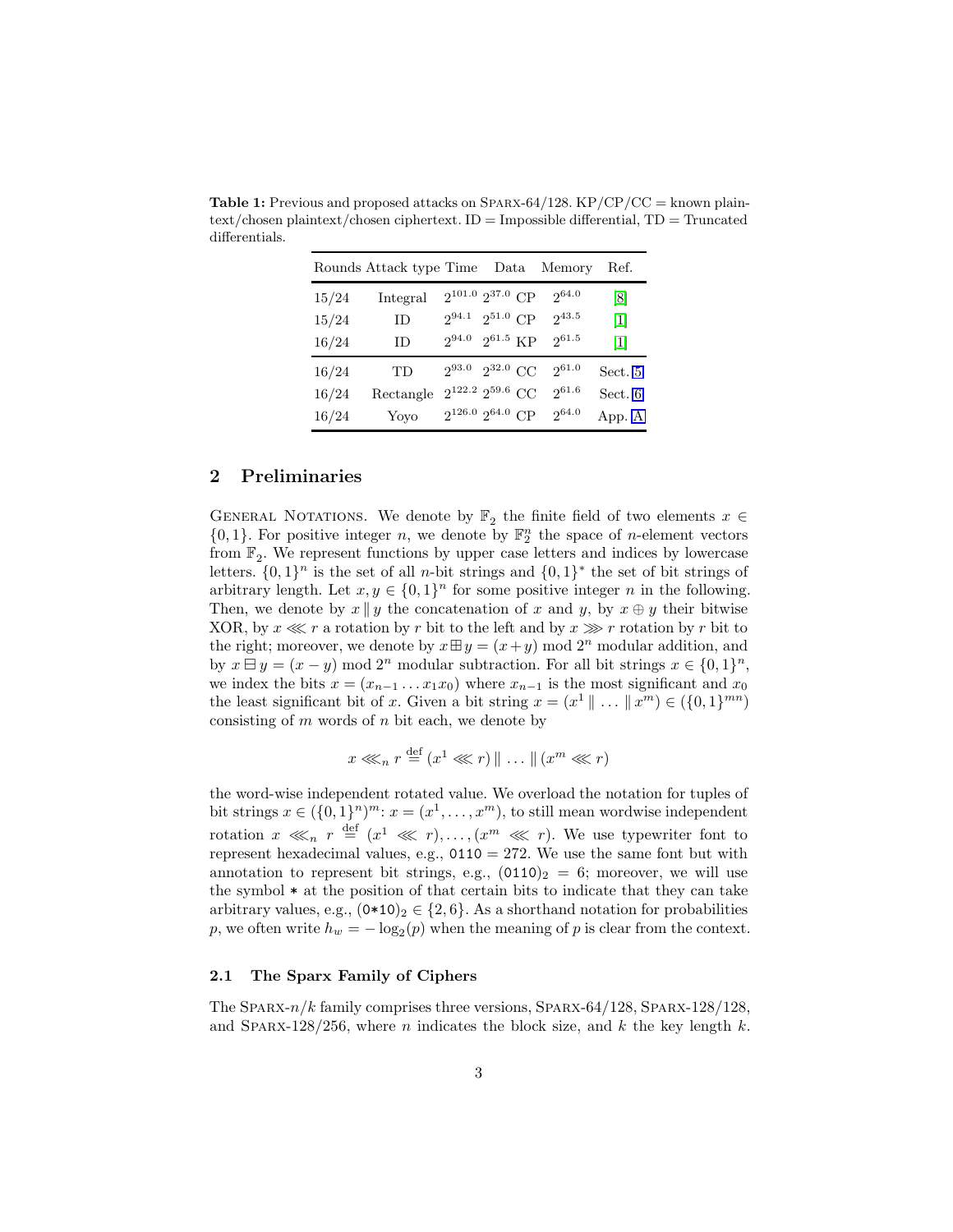<span id="page-3-0"></span>

Fig. 1: High-level view of Sparx-64. Top left: The step function. Top center: The  $\mathcal{A}^3$  layer in SPARX-64. Top right: The linear layer  $\mathcal{L}$ . Bottom left: The  $\mathcal{A}$  function SPECKEY. Bottom right: One iteration of the key schedule of SPARX-64/128.

The cipher is based on a Feistel network with two state words for Sparx-64 and four state words for SPARX-128, consisting of  $n_s$  Feistel steps. Each step consists of  $r_a$  rounds of an ARX-based round function; plain- and ciphertexts consist of  $w = n/32$  words  $X^0, \ldots, X^{w-1}$  of 32 bit each; the key is divided into 32-bit words  $(\kappa^0, \ldots, \kappa^{v-1})$ . The values for the individual versions of SPARX are summarized in Table [2,](#page-4-1) the components of the cipher are also depicted in Figure [1.](#page-3-0)

Sparx-64/128. The structure of Sparx-64 is reminiscent of a Feistel network of eight steps. Each step consists of  $r_a = 3$  rounds of the ARX-box A, (i.e. three rounds of SPECKEY) on each branch. The Feistel function  $\mathcal L$  is a linear involutive permutation  $\mathcal{L}: \mathbb{F}_2^{32} \to \mathbb{F}_2^{32}$  inspired by [\[9\]](#page-16-0). Given the left 32-bit state word  $x \parallel y$ , the input is split into 16-bit parts  $x, y$ , and is mapped to

$$
\mathcal{L}(x \mid y) \stackrel{\text{def}}{=} (x \oplus ((x \oplus y) \lll 8)) \mid (y \oplus ((x \oplus y) \lll 8)).
$$

We denote the 64-bit state after Round r interchangeably as  $(L_r, R_r) = (X_r^0 \parallel$  $X_r^1, X_r^2 \parallel X_r^3$  =  $(X_r^L \parallel Y_r^L, X_r^R \parallel Y_r^R)$ , and the round key used in Round r interchangeably as  $(K_r^L, K_r^R) = (K_r^0 \parallel K_r^1, K_r^2 \parallel K_r^3)$ .

The Key Schedule of Sparx-64. The 128-bit secret key of Sparx-64/128 is divided into four initial 32-bit words  $(\kappa_0^0, \kappa_0^1, \kappa_0^2, \kappa_0^3)$ . In each step, the key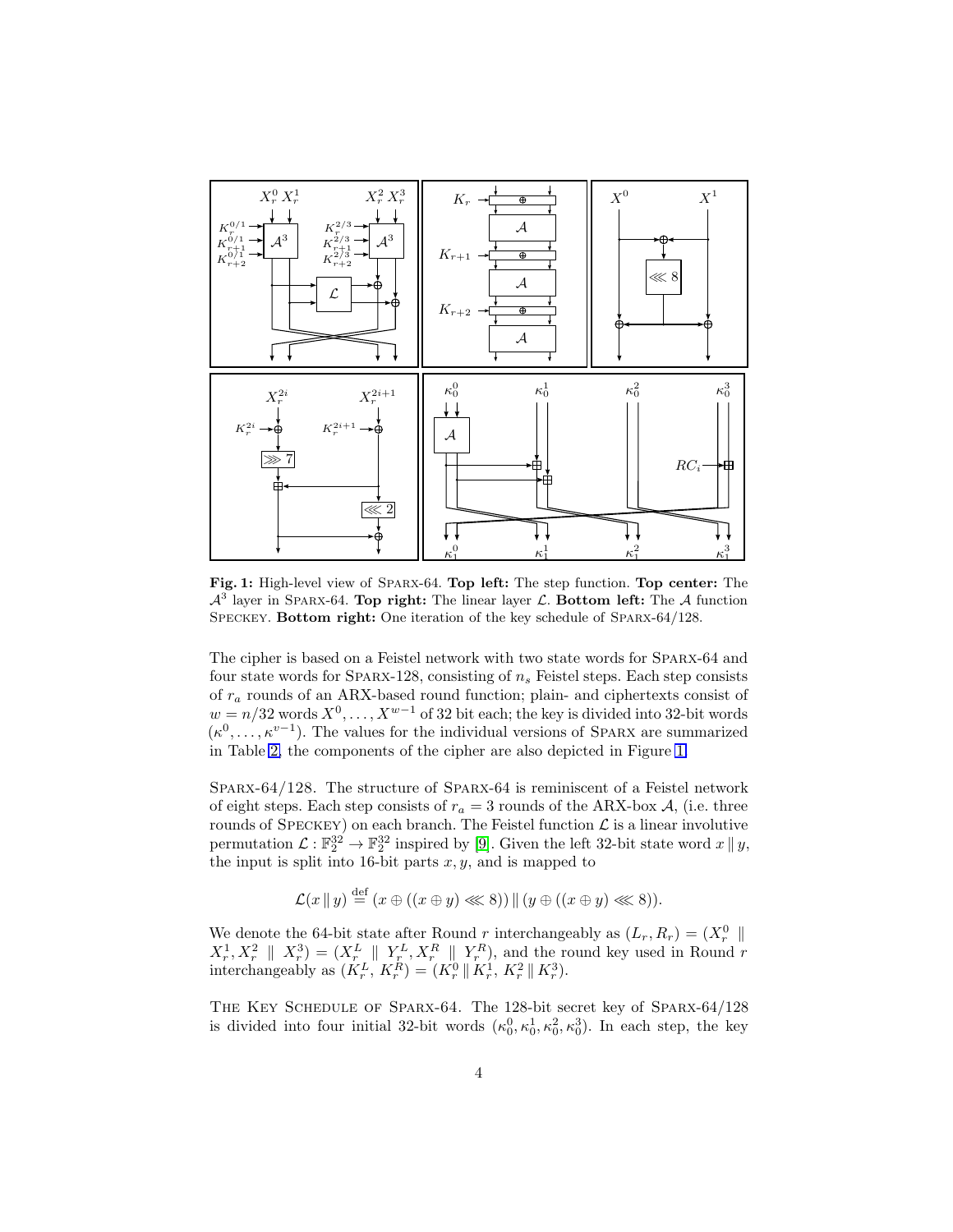Table 2: Parameters of the individual versions of SPARX.

<span id="page-4-1"></span>

| Cipher         |  | $\# \text{State-words } w \neq \text{Key-words } v \neq \text{Rounds}/\text{step } r_a \neq \text{Steps } n_s$ |    |
|----------------|--|----------------------------------------------------------------------------------------------------------------|----|
| $SPARX-64/128$ |  |                                                                                                                |    |
| SPARX-128/128  |  |                                                                                                                |    |
| SPARX-128/256  |  |                                                                                                                | 10 |

schedule transforms the leftmost 32-bit word  $\kappa_s^0$  in one iteration of the ARX-box A, adds the output to the right neighboring word  $\kappa_s^1$ , adds a round constant  $RC_i$ to the rightmost 16-bit half of  $\kappa_{2s}^3$  to prevent slide attacks, and finally rotates the four words by one position to the right. The  $r_a = 3$  leftmost words  $\kappa_{2s}^0$ ,  $\kappa_{2s}^1$ ,  $\kappa_{2s}^2$  are used as round keys for the first, second, and third round of the left branch of Step  $s + 1$ ; the  $r_a = 3$  left-most words  $\kappa_{2s+1}^0$ ,  $\kappa_{2s+1}^1$ ,  $\kappa_{2s+1}^2$  are used for the first, second, and third round of the right branch of Step  $s + 1$ . For example,  $(\kappa_0^0, \kappa_0^1, \kappa_0^2)$  are used as round keys for the left branch in the first step, and  $(\kappa_1^0, \kappa_1^1, \kappa_1^2)$  are used as round keys for the right branch in the first step.

### 2.2 Properties

As observed by Abdelkhalek et al. [1], one can obtain the rounds keys for 2.5 consecutive rounds by guessing only 64 bit of key material. More precisely, one obtains the round keys for Round  $3r + 1$  and the round key for the right 32-bit branch in Round  $3r + 2$  by guessing the 64 bit of the key material of Round  $3r$ :

<span id="page-4-3"></span>Property 1. Given  $\kappa_{s+1}^2$  and  $\kappa_{s+1}^3$ , one can directly derive the key words  $\kappa_s^2$  =  $\kappa_{s+1}^3, \, \kappa_{s+2}^0 = \kappa_{s+1}^3, \, \kappa_{2s+3}^1 = \mathcal{A}(\kappa_{s+2}^0)$ , and  $\kappa_{s+3}^0 = \kappa_{s+1}^2$ .

We learnt the following Property [2](#page-4-2) from Leurent [11]. It reduces the effort of studying all combinations of pairs to that of comparing their outputs from F. One can further reduce the rank of F to  $n - d$  so that outputs of F collide if and only if their inputs have one of  $2^d$  differences.

<span id="page-4-2"></span>*Property 2.* Assume,  $\Delta \in \mathbb{F}_2^n$  is a fixed difference, and  $x^0, \ldots, x^m \in \mathbb{F}_2^n$  represent m values for which the goal is to find pairs  $(x^i, x^j)$  that result in  $x^i \oplus x^j = \Delta$ . Then, one can define a linear function  $F : \mathbb{F}_2^n \to \mathbb{F}_2^n$  with rank  $n-1$ , s. t.  $F(\Delta) = 0^n$ ; thus, all pairs  $(x^i, x^j)$  with  $x^i \oplus x^j = \Delta$  will collide in  $F(x^i) = F(x^j)$ .

## <span id="page-4-0"></span>3 Boomerang and Rectangle Attacks

Boomerang attacks, as proposed by Wagner [\[17\]](#page-17-1), allow an attacker to concatenate two short differentials with high probability when long differentials with sufficient probability are absent or hard to find. In the basic setting, an adversary decomposes an encryption function  $E: \{0,1\}^k \times \{0,1\}^n \to \{0,1\}^n$  into two subciphers  $E = E_2 \circ E_1$ , such that  $E(P) \stackrel{\text{def}}{=} E_2(E_1(P))$ . Then, it considers a first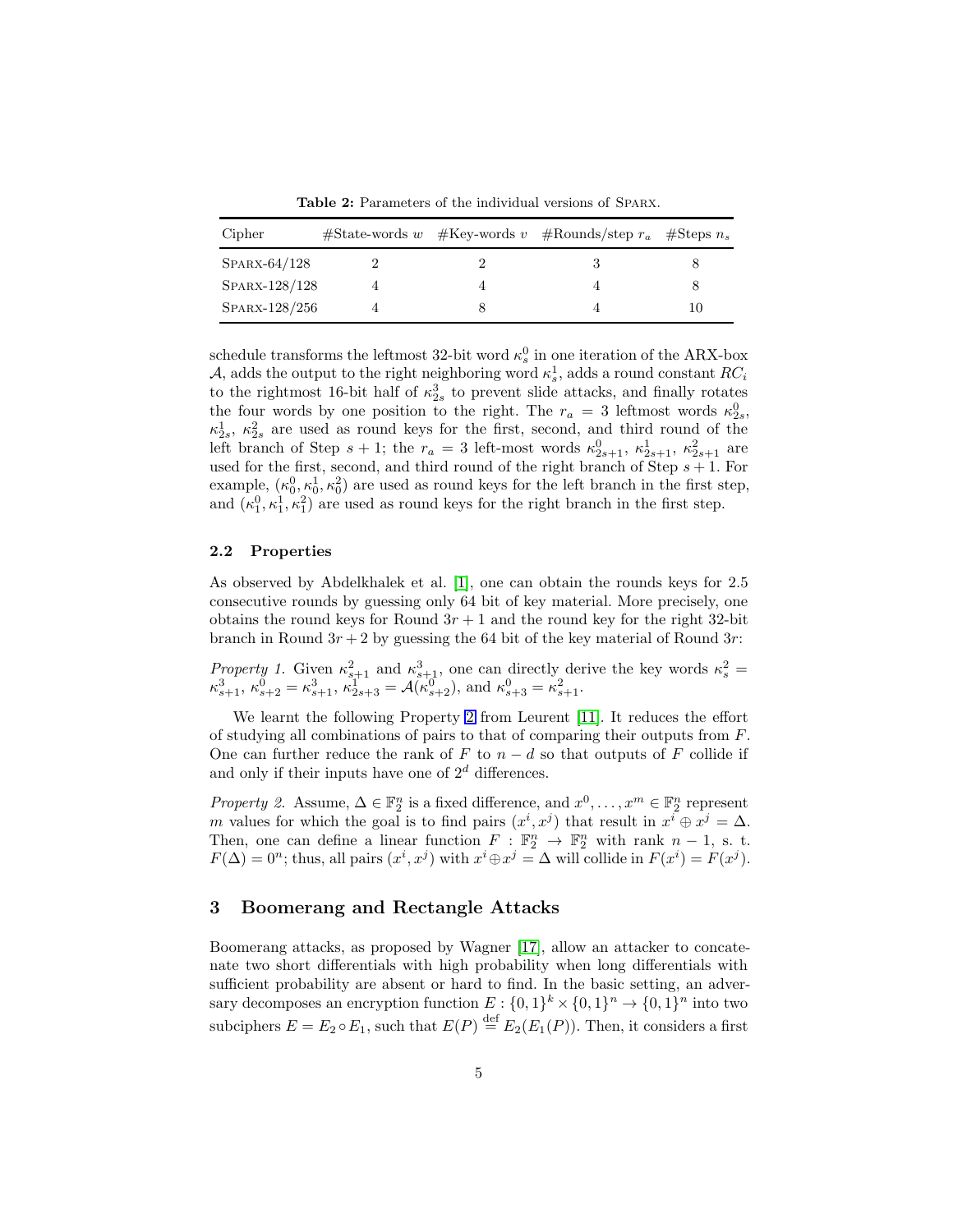differential  $\alpha \to \beta$  with probability p over  $E_1$  and a second differential  $\gamma \to \delta$ with probability q over  $E_2$ . These are often called upper and lower differentials or trails, respectively. They can then be combined in a chosen-plaintext and adaptive chosen-ciphertext attack to construct a boomerang distinguisher that consists of the following steps:

- 1. Choose a plaintext pair  $(P, P')$  with difference  $\alpha = P \oplus P'$  and encrypt it through E to obtain its ciphertext pair  $(C, C')$  with difference  $\beta$ .
- 2. Derive  $D = C \oplus \delta$  and  $D' = C' \oplus \delta$  (the  $\delta$ -shift) and decrypt D and D' through  $E^{-1}$  to obtain the corresponding plaintext pair  $(Q, Q')$ .
- 3. If the plaintext pair  $(Q, Q')$  has difference  $\alpha = Q \oplus Q'$ , then  $(P, P', Q, Q')$ form a correct quartet.

**Proposition 1.** For a quartet  $(P, P', Q, Q')$ , there exists a differential with an input difference  $\alpha$  for  $P' = P \oplus \alpha$ ,  $Q' = Q \oplus \alpha$ , and a corresponding output difference  $\beta$  for  $U' = U \oplus \beta$ ,  $V' = V \oplus \beta$  with probability p. If we consider a differential  $\delta \to \gamma$  with input difference  $D = C \oplus \delta$ ,  $D' = C' \oplus \delta$  and a corresponding output difference  $\gamma$  for  $V = U \oplus \gamma$ , it holds with probability q that  $V' = U' \oplus \gamma$ . Then, we can connect both differentials if we consider  $V = U \oplus \gamma$ , it follows that  $V' = V \oplus \beta = (U \oplus \gamma) \oplus \beta = (U \oplus \beta) \oplus \gamma = U' \oplus \gamma$ .

Calculating the probabilities for a correct quartet requires to consider both plaintext pairs  $(P, P')$  and  $(Q, Q')$  and results in a probability of  $(pq)^2$ . For the differentials to exist, the resulting probability has to satisfy  $(pq)^2 \geq 2^{-n/2}$ .

The probability of a correct quartet can be improved if one fixes input differences  $\alpha$  and  $\delta$  but allows all possible differences for  $\beta$  and  $\gamma$ , with the only requirement that  $\beta \neq \gamma$ . A boomerang distinguisher would then consider all trails of the form  $\alpha \to \beta'$  for the upper trail and  $\delta \to \gamma'$  for the lower trail. This increases the probability to  $(\widehat{pq})^2$  where  $\widehat{p} = \sqrt{\sum_{\beta'} Pr^2[\alpha \rightarrow \beta']}$  and  $\widehat{q} = \sqrt{\sum_{\gamma'} Pr^2[\delta \rightarrow \gamma']}$ where  $\hat{p}$  is evaluated over  $E_1$  and  $\hat{q}$  over  $E_2^{-1}$ , respectively.

THE RECTANGLE ATTACK. In boomerang attacks, the adversary needs to query its oracles with chosen plaintexts and adaptively chosen ciphertexts. Since our boomerang attack will have to guess a considerable amount of key bits, which would require an oracle query for every obtained text and key guess, we will employ a rectangle attack instead. Rectangle attacks [3] have been derived from the amplified boomerang [\[10\]](#page-16-1), both of which transform the boomerang into a purely chosen-plaintext attack (or chosen-ciphertext, if the adversary starts from the opposite direction). The core idea is to encrypt many pairs  $(P, P')$  with difference  $P' \oplus P = \alpha$  in the hope that some of those will form a quartet with the desired differences in the middle with probability  $2^{-n}$ . Given N plaintext pairs, the number of correct quartets is reduced to  $N^2 \cdot 2^{-n} \cdot (\widehat{pq})^2$ . Note that two pairs  $(U, U')$  and  $(V, V')$  can be combined in two distinct ways to a quartet in the middle:  $U \oplus V = U' \oplus V' = \beta$  or  $U \oplus U' = V \oplus V' = \beta$ . [4] presented further improvements to the technique. The disadvantages of rectangle compared to boomerang attacks are the increased data complexity and the large number of potential quartets that have to be filtered to find correct quartets.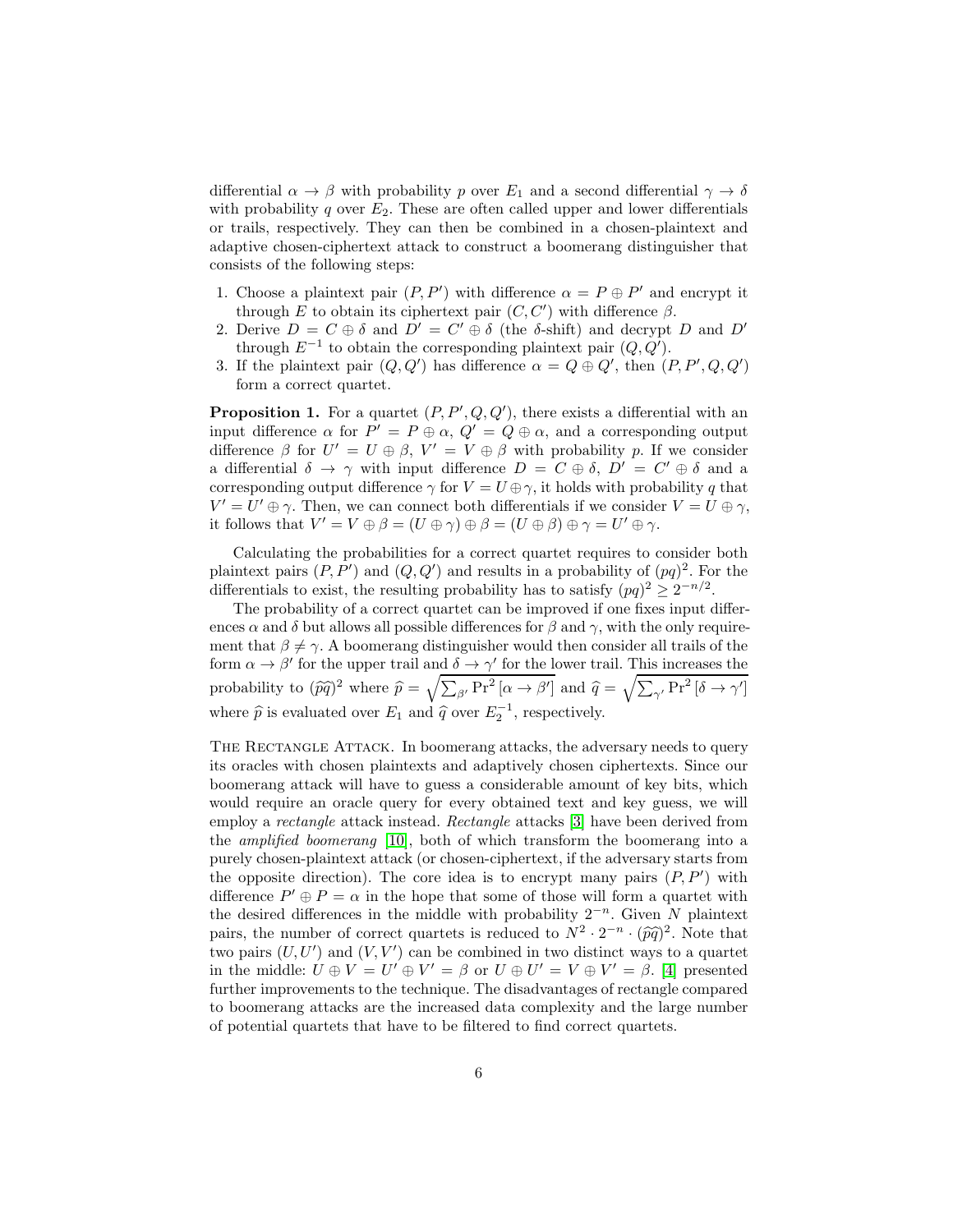<span id="page-6-1"></span>Table 3: An optimal sixround differential trail.

Table 4: Optimal differentials through up to ten rounds of SPARX-64;  $t$  is the run time of each search.

| Rd.                         | $\Delta L_i$      | $\Delta R_i$ | $h_w$                     | $\#\text{Rds}.$ | $\Delta_{\rm in}$ | $\Delta_{\text{out}}$                         | $h_w$ | t.                |
|-----------------------------|-------------------|--------------|---------------------------|-----------------|-------------------|-----------------------------------------------|-------|-------------------|
| 0                           | 00000000 02110a04 |              |                           |                 |                   | (00408000, 00000000) (00000002, 00000000)     | 0.00  | 0.02s             |
|                             | 00000000 28000010 |              | 04                        | 2               |                   | $(00102000, 00000000)$ $(80008002, 00000000)$ | 1.00  | 0.10s             |
|                             |                   |              |                           | 3               |                   | $(28000010, 00000000)$ $(83008302, 81008102)$ | 3.00  | 0.46s             |
| $\mathcal{D}_{\mathcal{L}}$ | 00000000 00400000 |              | $\mathcal{D}$<br>$\Omega$ | $\overline{4}$  |                   | (00000000, 28000010) (8000840a, 00000000)     | 4.99  | 2.40s             |
| 3                           | 00000000 80008000 |              | 0 <sub>0</sub>            | 5               |                   | $(00000000, 02110a04)$ $(8000840a, 00000000)$ | 8.99  | 25.07s            |
|                             | 80008000 00000000 |              | 0 <sub>0</sub>            | 6               |                   | (00000000, 02110a04) (af1abf30, 850a9520)     | 12.99 | 0.06 <sub>h</sub> |
| 4                           | 81008102 00000000 |              | $1\quad \Omega$           | 7               |                   | (00000000, 14881008) (82048e0e, 8000840a)     | 23.95 | 47.80h            |
| 5.                          | 8000840a 00000000 |              | $2\Omega$                 | 8               |                   | (00000000, 540a0120) (8000840a, 8000840a)     | 28.53 | 15.20d            |
| 6                           | 850a9520 00000000 |              | $4\quadOmega$             | 9               |                   | $(28000010, 28000010)$ $(d2609263, d1209123)$ | 32.87 | 22.30d            |
|                             | af1abf30850a9520  |              | $\Omega$<br>$\Omega$      | 10              |                   | $(28000010, 28000010)$ $(80818283, 80008002)$ | 38.12 | 32.50d            |

LADDER SWITCH. There exist a few approaches for increasing the transitional probability of boomerang trails in the middle, i.e., in the switching phase between top and bottom trial. Two well-established approaches are the Feistel switch and ladder switch; recently, Sasaki et al. [7] observed a number of more ways. Here, we concentrate on the ladder switch by [\[5\]](#page-16-2). It exploits that start and end of upper and lower trails can be located at different locations for each part of the state. For SPARX, it is intuitive to consider full steps: e.g., assume that the top trail has a nonzero difference in the left branch through the step in the middle. If the right branch has a zero difference in the left branch, then one can put the switch for the left branch before the step and consider it to be part of the bottom trail, which has probability one. Clearly, this approach can be generalized further to probabilities smaller than one. For Sparx, an optimal switch has one active (e.g., the left) and one inactive (e.g., the right) branch in the top trail, and mirrored in the bottom trail (e.g., right active and left inactive), which allows to pass the step in the switching phase with probability one.

# <span id="page-6-0"></span>4 Differential Trails and Boomerang Distinguishers

We employed a two-step approach: first, we searched for optimal differential characteristics for up to ten rounds of Sparx-64. Those formed the base of the wrapping rounds before and after the boomerang switches. Thereupon, we considered three interesting types of boomerangs over five steps.

### 4.1 Searching Optimal Differential Trails

We implemented variants of Sparx in CryptoSMT [\[14\]](#page-17-2), an open-source tool based on the SAT/SMT solvers CryptoMiniSat [\[12\]](#page-17-3) and STP [\[16\]](#page-17-4) to search for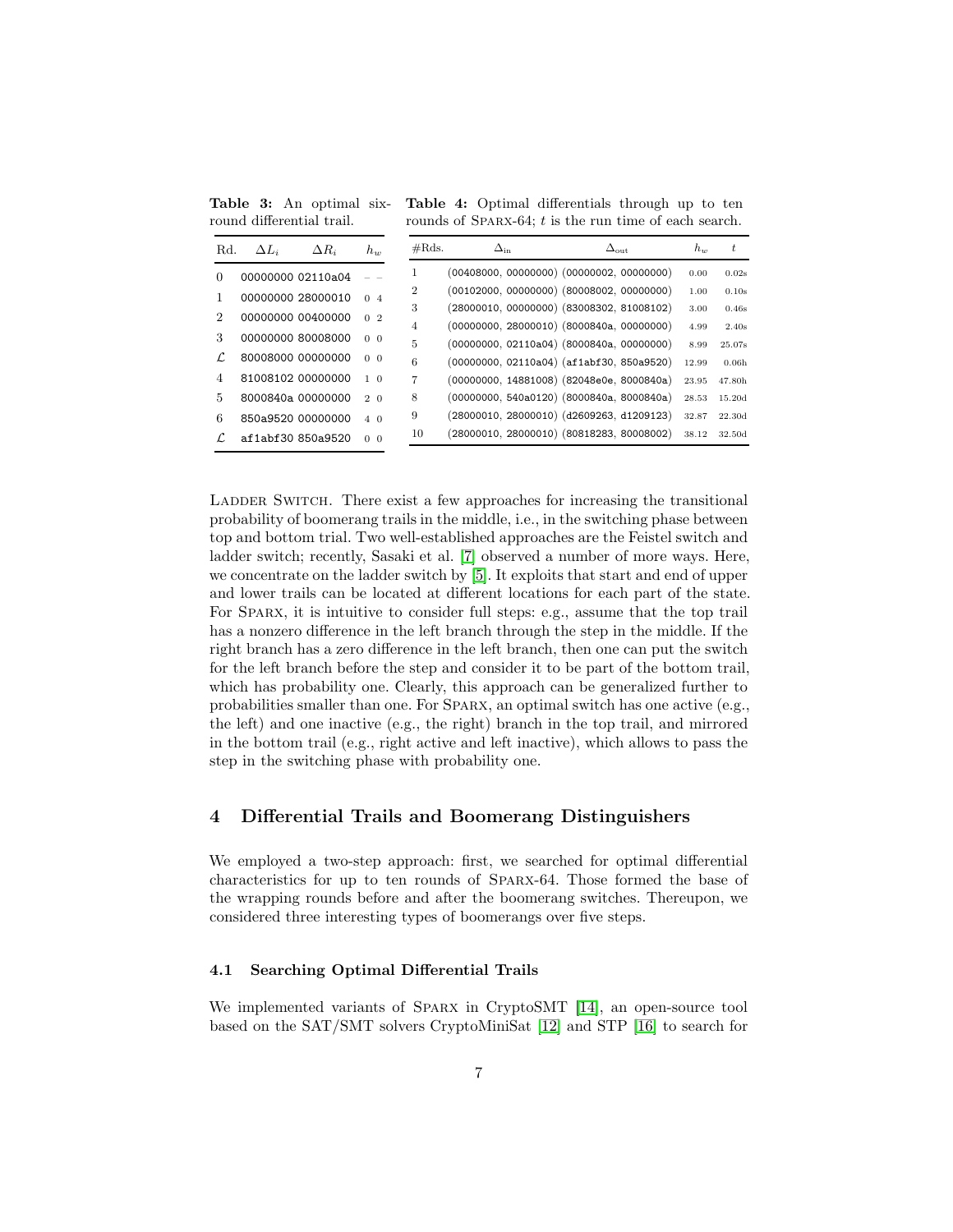<span id="page-7-1"></span>Table 5: Top (left to right): best trails found for our differentials of Type 1a, Type 1b, Type 1c, and Type 1d. Middle: best trails found for our differentials of Type 2a, Type 2b, Type 2d, and Type 2e. Bottom: Type 2c, Type 3a, Type 3b, and Type 3c.  $\Sigma$  denotes the sum of  $h_w$  over all rounds.

| Rd.            | $\Delta L_i$ | $\Delta R_i$      | $h_{w}$        | Rd.            | $\Delta L_i$ | $\Delta R_i$      | $h_w$          | Rd.            | $\Delta L_i$ | $\Delta R_i$      | $h_{w}$        | Rd.            | $\Delta L_i$ | $\Delta R_i$      | $h_w$          |
|----------------|--------------|-------------------|----------------|----------------|--------------|-------------------|----------------|----------------|--------------|-------------------|----------------|----------------|--------------|-------------------|----------------|
| $\theta$       |              | 00000000 28000010 | $ -$           | $\Omega$       |              | 28000010 28000010 | $ -$           | $\Omega$       |              | 40404000 00400000 | $ -$           | $\Omega$       |              | 80008000 80008000 |                |
| 1              |              | 00000000 00400000 | 0 <sub>2</sub> | $\mathbf{1}$   |              | 00400000 00400000 | 2 <sub>2</sub> | $\mathbf{1}$   |              | 40804081 80008000 | $2\quad0$      | $\mathbf{1}$   |              | 81008102 81008102 | $1\quad1$      |
| $\overline{2}$ |              | 00000000 80008000 | 0 <sub>0</sub> | $\overline{2}$ |              | 80008000 80008000 | 0 <sub>0</sub> | $\overline{2}$ |              | 40004205 81008102 | 3 <sub>1</sub> | $\overline{2}$ |              | 8004840e 8004840e | 3 3            |
| 3              |              | 00000000 81008102 | $0-1$          | 3              |              | 81008102 83008302 | 12             | 3              |              | 42854a90 8000840a | 52             | 3              |              | bd1aad20 870a9730 | 78             |
| L              |              | 81008102 00000000 | 0 <sub>0</sub> | L              |              | 00000000 81008102 | 0 <sub>0</sub> | L              |              | d78ddb92 42854a90 | 0 <sub>0</sub> | L              |              | 00000000 bd1aad20 | 0 <sub>0</sub> |
| Σ              |              |                   | 3              | Σ              |              |                   | $\overline{7}$ | Σ              |              |                   | 13             | Σ              |              |                   | 23             |
| Rd.            | $\Delta L_i$ | $\Delta R_i$      | $h_{w}$        | Rd.            | $\Delta L_i$ | $\Delta R_i$      | $h_w$          | Rd.            | $\Delta L_i$ | $\Delta R_i$      | $h_w$          | Rd.            | $\Delta L_i$ | $\Delta R_i$      | $h_{\nu}$      |
| $\mathbf{0}$   |              | 02110a04 02110a04 | $ -$           | $\Omega$       |              | 02110a04 00000000 |                |                |              |                   |                |                |              |                   |                |
| 1              |              | 28000010 28000010 | 44             | $\mathbf{1}$   |              | 28000010 00000000 | 4 <sub>0</sub> | $\Omega$       | 28000010     |                   |                | $\Omega$       | 28000010     |                   |                |
| $\overline{2}$ |              | 00400000 00400000 | 2 <sub>2</sub> | $\overline{2}$ |              | 00400000 00000000 | 2 <sub>0</sub> | $\mathbf{1}$   |              | 00400000 00400000 | $2 -$          | $\mathbf{1}$   |              | 00400000 00000000 | $2 -$          |
| 3              |              | 80008000 80008000 | 0 <sub>0</sub> | 3              |              | 80008000 80008000 | 0 <sub>0</sub> | $\mathfrak{D}$ |              | 80008000 80008000 | 0 <sub>0</sub> | $\overline{2}$ |              | 80008000 80008000 | 0 <sub>0</sub> |
| L              |              | 00000000 80008000 | 0 <sub>0</sub> | L              |              | 00000000 80008000 | 0 <sub>0</sub> | ſ.             |              | 00000000 80008000 | 0 <sub>0</sub> | Ľ              |              | 00000000 80008000 | 0 <sub>0</sub> |
| $\overline{4}$ |              | 00000000 81008102 | $0-1$          | 3              |              | 81008102 81008102 | 1 <sub>1</sub> | 3              |              | 00000000 81008102 | $0-1$          | 3              |              | 81008102 81008102 | 1 <sub>1</sub> |
| 5              |              | 00000000 8000840a | 0 <sub>2</sub> | $\overline{4}$ |              | 8000840a 8000840a | 2 <sub>2</sub> | $\overline{4}$ |              | 00000000 8000840a | 0 <sub>2</sub> | $\overline{4}$ |              | 8000840a 8000840a | 2 <sub>2</sub> |
| 6              |              | 00000000 850a9520 | 0 <sub>4</sub> | 5              |              | 850a9520 2a102a10 | 44             | 5              |              | 00000000 850a9520 | 0 <sub>4</sub> | 5              |              | 850a9520 850a9520 | 44             |
| L              |              | 850a9520 00000000 | 0 <sub>0</sub> | L              |              | 2a102a10 850a9520 | 0 <sub>0</sub> | L              |              | 850a9520 00000000 | 0 <sub>0</sub> | L              |              | 2a102a10 850a9520 | 0 <sub>0</sub> |
| Σ              |              |                   | 19             | Σ              |              |                   | 20             | Σ              |              |                   | 9              | Σ              |              |                   | 16             |
| Rd.            | $\Delta L_i$ | $\Delta R_i$      | $h_w$          | Rd.            | $\Delta L_i$ | $\Delta R_i$      | $h_w$          | Rd.            | $\Delta L_i$ | $\Delta R_i$      | $h_w$          | Rd.            | $\Delta L_i$ | $\Delta R_i$      | $h_w$          |
| $\mathbf{0}$   |              | 00000000 02110a04 | - -            | $\theta$       |              | 28000010 28000010 | - -            | $\Omega$       |              | 00000000 00508402 | - -            |                |              |                   |                |
| 1              |              | 00000000 28000010 | 0 <sub>4</sub> | 1              |              | 00400000 00400000 | 2 <sub>2</sub> | 1              |              | 00000000 24023408 | 0 <sub>4</sub> | $\bf{0}$       | 00000000     |                   |                |
| $\overline{2}$ |              | 00000000 00400000 | 0 <sub>2</sub> | $\overline{2}$ |              | 80008000 80008000 | 0 <sub>0</sub> | $\overline{2}$ |              | 00000000 50c080e0 | 0.7            | $\mathbf{1}$   |              | 00000000 0a204205 | $0 -$          |
| 3              |              | 00000000 80008000 | 0 <sub>0</sub> | 3              |              | 83008302 81008102 | 2.1            | 3              |              | 00000000 01810203 | 0 <sub>5</sub> | $\overline{2}$ |              | 00000000 02110a04 | 0 <sub>5</sub> |
| L              |              | 80008000 00000000 | 0 <sub>0</sub> | L              |              | 00000000 83008302 | 0 <sub>0</sub> | L              |              | 01810203 00000000 | 0 <sub>0</sub> | L              |              | 02110a04 00000000 | 0 <sub>0</sub> |
| $\overline{4}$ |              | 81008102 00000000 | $1\quad$ 0     | $\overline{4}$ |              | 00000000 80088c02 | 0.5            | $\overline{4}$ |              | 000c0800 00000000 | 5 0            | 3              |              | 28000010 00000000 | $4\quad$       |
| 5              |              | 8000840a 00000000 | 2.0            | 5              |              | 00000000 8502b508 | 0.5            | 5              |              | 20000000 00000000 | 3 <sub>0</sub> | $\overline{4}$ |              | 00400000 00000000 | $2\quad0$      |
| 6              |              | 850a9520 00000000 | $4\Omega$      | 6              |              | 00000000 d0020420 | 0.7            | 6              |              | 00400040 00000000 | 1 <sub>0</sub> | 5              |              | 80008000 80008000 | 0 <sub>0</sub> |
| L              |              | af1abf30850a9520  | 0 <sub>0</sub> | L              |              | d0020420 00000000 | 0 <sub>0</sub> | L              |              | 00400040 00400040 | 0 <sub>0</sub> | L              |              | 00000000 80008000 | 0 <sub>0</sub> |
|                |              |                   |                | $\overline{7}$ |              | 00801000 00000000 | 40             | 7              |              | 80408140 80408140 | $2\,2$         | 6              |              | 81008102 81008102 | 1 <sub>1</sub> |
|                |              |                   |                | 8              |              | 10015001 00000000 | 2.0            | 8              |              | 00400542 00400542 | 3 3            | $\overline{7}$ |              | 8000840a 8000840a | 2.2            |
|                |              |                   |                | 9              |              | 52211224 00000000 | 5 0            | 9              |              | 8542904a 8542904a | $4\quad4$      | 8              |              | 850a9520 850a9520 | 44             |
|                |              |                   |                | L              |              | 57611764 52211224 | 0 <sub>0</sub> | Ľ              |              | 08150815 8542904a | 0 <sub>0</sub> | Ľ              |              | 2a102a10 850a9520 | 0 <sub>0</sub> |
| Σ              |              |                   | 13             | Σ              |              |                   | 35             | Σ              |              |                   | 37             | Σ              |              |                   | 25             |

optimal differential characteristics<sup>[3](#page-7-0)</sup>. In this case, the problem to find optimal differential characteristics is modeled as a Boolean satisfiability problem, and can then be solved by a SAT solver. As the differential model of a cipher can be rather complex, we model the problem as a more general SMT (Satisfiability Modular Theories) problem. The difference to SAT problems is that SMT problems can express richer languages where e.g., sets of variables can be expressed as predicates or the problem can be modeled on word level. We describe the differential behavior of Sparx using the CVC language. This allows us to define specific constraints that can be used to limit the search space for the SAT solver.

<span id="page-7-0"></span><sup>3</sup> The differential models for Sparx are available at: [https://github.com/](https://github.com/TheBananaMan/sparx-differential-attacks) [TheBananaMan/sparx-differential-attacks](https://github.com/TheBananaMan/sparx-differential-attacks)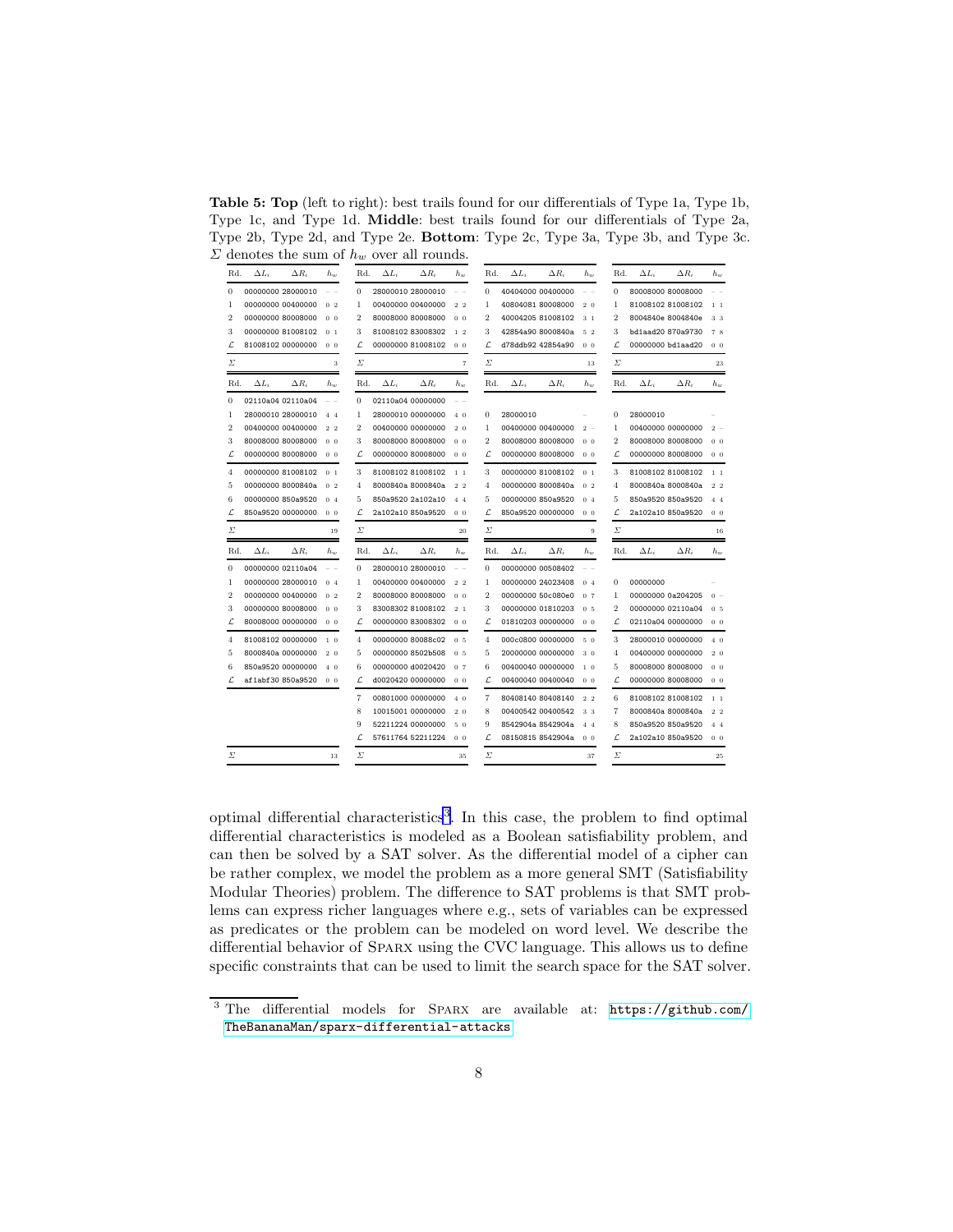The solver then tries to find all possible valid differential characteristics for the given parameters with increasing probability.

Table [3](#page-6-1) shows an optimal six-round differential trail. Note that  $h_w$  denotes  $h_w = -\log_2(p)$ , for the differential probability p through a round. One can observe that optimal differential characteristics for Sparx-64 possess an hourglass structure, i.e., the number of active bits is minimal in the middle and increases outwards. Using the probability of the best characteristic is often assumed to be an adequate approximation of the probability of the best differential. However, this approximation is not always sufficiently accurate for ARX-based ciphers. Therefore, we tried to evaluate the probability of differentials where feasible. For the best differentials for Sparx-64, we provide an overview in Table [4.](#page-6-1)

Types of Differential Characteristics. After searching differentials incrementality for a given interval of rounds, we searched for optimal characteristics among the following types:

- Type 1a. Arbitrary single-step characteristics.
- Type 1b. Single-step characteristics with two active branches that have a single active branch after the step.
- $-$  Type 1c. Single-step characteristics with two active branches that have a single active branch before the step.
- **Type 1d.** Single-step characteristics with two active branches that have a single active branch before and afterwards.

The first category consists of single-step characteristics. The best characteristic for single-steps is a Type 1a characteristic with the left branch all zeros. Type 1d is especially interesting for our truncated differential attack.

- $-$  Type 2a. Two-step top characteristics which collide after the XOR in the right branch after the first step.
- Type 2b. Two-step bottom characteristics with only the left branch active at the first step.
- Type 2c. Two-step characteristics where only the left branch is active in the first, and threfore only the right branch is active in the second step.
- Type 2d. 4.5-round versions of Type 2a, but only two rounds before the collision for the left and one round before for the right branch.
- $-$  Type 2e. For the single-sided-top type, we further investigated the versions of Type 2a where the first step covers only one round.

The second category consists of two-step characteristics, that are also used in our boomerang/rectangle distinguishers. We use the two-step characteristic of Type 2c for the top trail and Type 2b for the bottom trail of our rectangle distinguisher. We further considered three-step characteristics for boomerang/rectangle attacks in our third category:

– Type 3a. Three-step characteristics where both branches are active in the first step, and only one branch is active in the subsequent steps, as is used in both top and bottom trail of the single-sided bottom type of boomerang.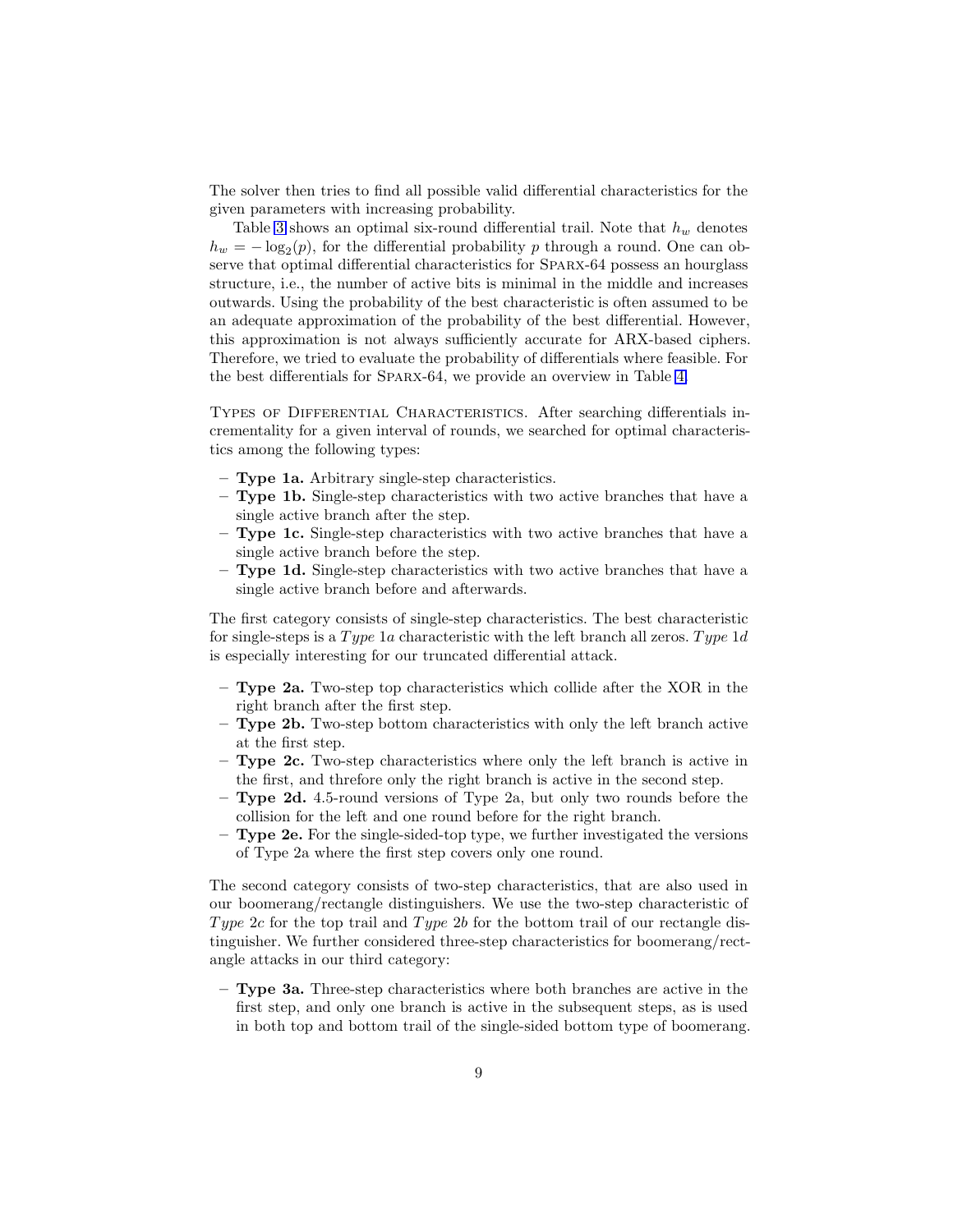<span id="page-9-0"></span>

Fig. 2: Types of five-step boomerangs. White  $\mathcal{A}^3$  boxes are inactive (zero difference); gray A-boxes are active (non- zero difference). Hatched boxes indicate active branches that do not have to be taken into account at the switch.

- Type 3b. Three-step characteristics where the first two steps are of Type 3a, and both branches are active in the third step.
- Type 3c. 7.5-round versions of Type 3b, where only one round is considered for the first step.

Our results for the best characteristics found are summarized in Table [5.](#page-7-1)

#### 4.2 Boomerangs

From the combination of the best identified characteristics, we continued to form boomerangs. We considered three types of boomerangs over five steps.

- Free middle. This type exploits that we can obtain the middle step for free if we choose our top and bottom trails such that one of them possesses a zero difference in the left branch, and the other one has a zero difference in the right branch, which is a direct application of the Ladder switch. We can obtain a five-step boomerang in this way, but have active differences in both branches in the first and in the fifth step of the wrapping rounds.
- **Single-sided bottom.** This type has both branches active at the start of the top trail, but only one active branch at the end of the bottom trail.
- Single-sided top. This type has both branches active at the end of the bottom trail, but only one active branch at the beginning of the top trail.

As examples, the former two types are visualized in Figure [2.](#page-9-0)

It became clear that free-middle boomerangs allowed higher probabilities. Table [6](#page-11-0) summarizes the best boomerang that consist of a single characteristic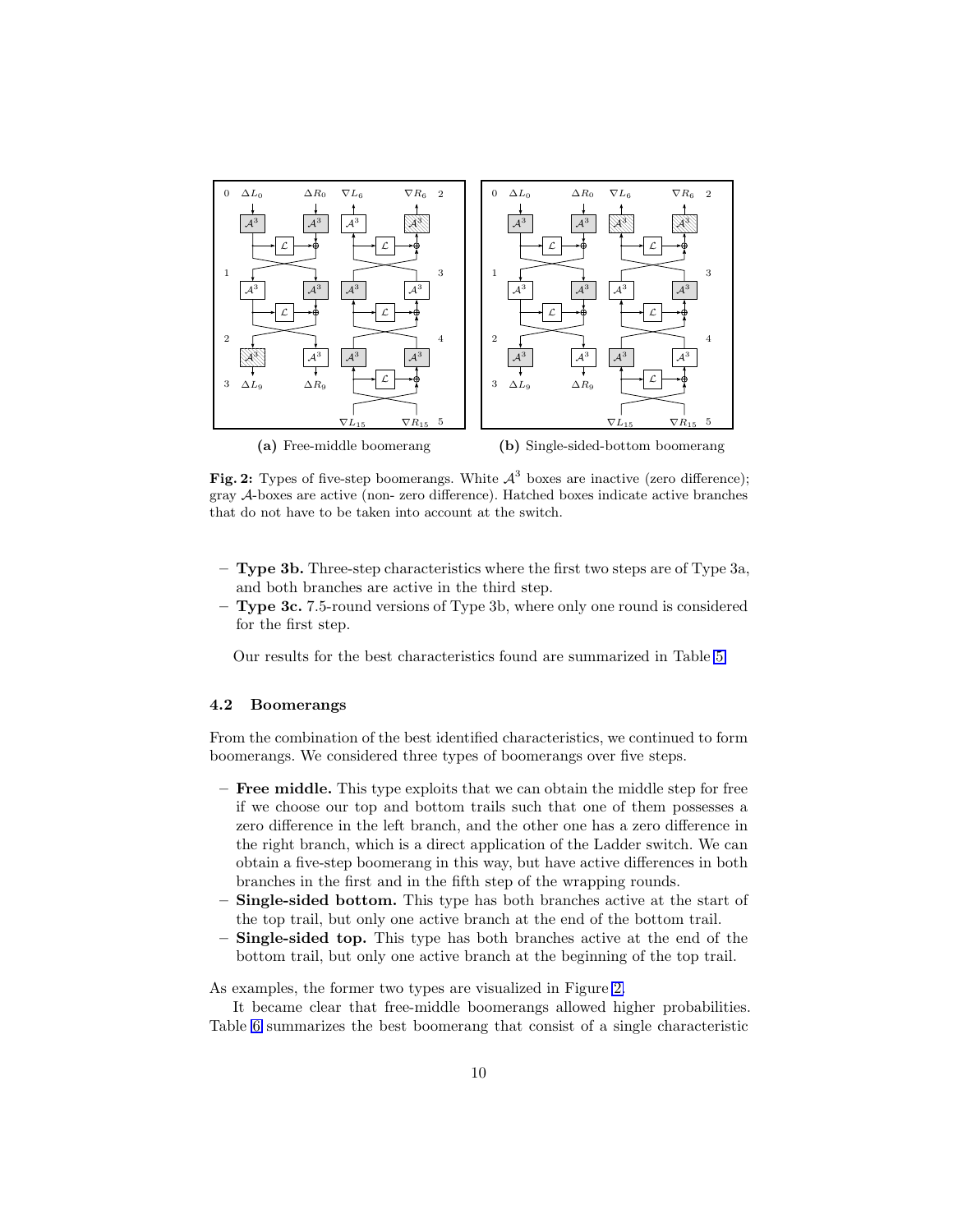that we could find for one up to five steps. Through a single step, there exist various boomerangs with probability one:

$$
Pr\left[\left(\Delta L_0, \Delta R_0\right) \xrightarrow{1 \text{ step}} \left(\Delta L_3, \Delta R_3\right)\right] = 1,
$$

for all characteristics with  $\Delta L_0 = 0$  and  $\Delta L_3 = \mathcal{L}(\Delta R_3)$ ; alternatively, it also holds for all characteristics with  $\Delta R_0 = \Delta R_3 = 0$ .

Over two steps, there exist two-step boomerangs with

$$
\Pr\left[ (\Delta L_0, \Delta R_0) \xrightarrow{2 \text{ steps}} (\Delta L_6, \Delta R_6) \right] \ge 2^{-6},
$$

namely for characteristics of the form

 $- \Delta L_0 = 0$  and  $\Delta R_0 \in \{28000010, 00400000\}$  and  $\Delta L_6 = \mathcal{L}(\Delta R_6)$ , or –  $\Delta R_0 = 0$  and  $\Delta R_6 \in \{$ 81008102, 8000840a} and  $\Delta L_6 = \mathcal{L}(\Delta R_6)$ .

For three steps, the best boomerangs have probability  $2^{-12}$ , using the single-step characteristic with the highest probability of Type 1a for the top trail, and a similar characteristic mirrored vertically and starting from the bottom difference  $(\Delta L_9, \Delta R_9)$  = (83008302, 81008102). Similarly, we obtain from the combination of the characteristics of Type 2a and Type 1a boomerangs with probability of 2<sup>-44</sup> over four steps. Over five steps, the highest probability of a boomerang with fixed characteristics results from combining a characteristic of Type 2a with the highest probability at the top with a characteristic of Type 2b with the highest probability at the bottom.

Near-optimal Differential Trails. Boomerangs that employ a single characteristic are of limited expressiveness as we noticed strong differential clustering effects in Sparx. For boomerangs, they are particularly strong in the switching rounds. Our purpose was to find good boomerangs of five steps, where we focused on the free-middle approach. We used the best characteristics of Type 1b and Type 2a as top and Type 1a and Type 2b as bottom trails as a base to study their probability empirically over a feasible subset of the three steps in the middle. Moreover, our automated search for optimal differential characteristics yielded many near-optimal differentials with probability slightly smaller than that of the optimal ones; as one could anticipate, this small change in the probability stemmed from the fact that bits adjacent to the active bits in the optimal differentials were also active in the near-optimal ones, mainly in the first or the last round. Hence, we also considered those near-optimal trails in our investigation of potential start and end differences for boomerangs. The subset of our results is given in Table [7.](#page-11-1) We used a variant of them for our rectangle attack in Section [6.](#page-13-0)

# <span id="page-10-0"></span>5 Truncated-Differential Attack on Sparx-64/128

High-Level View. This section describes a truncated-differential attack on 16 round Sparx-64/128. On a high level, the Feistel-like structure allows generic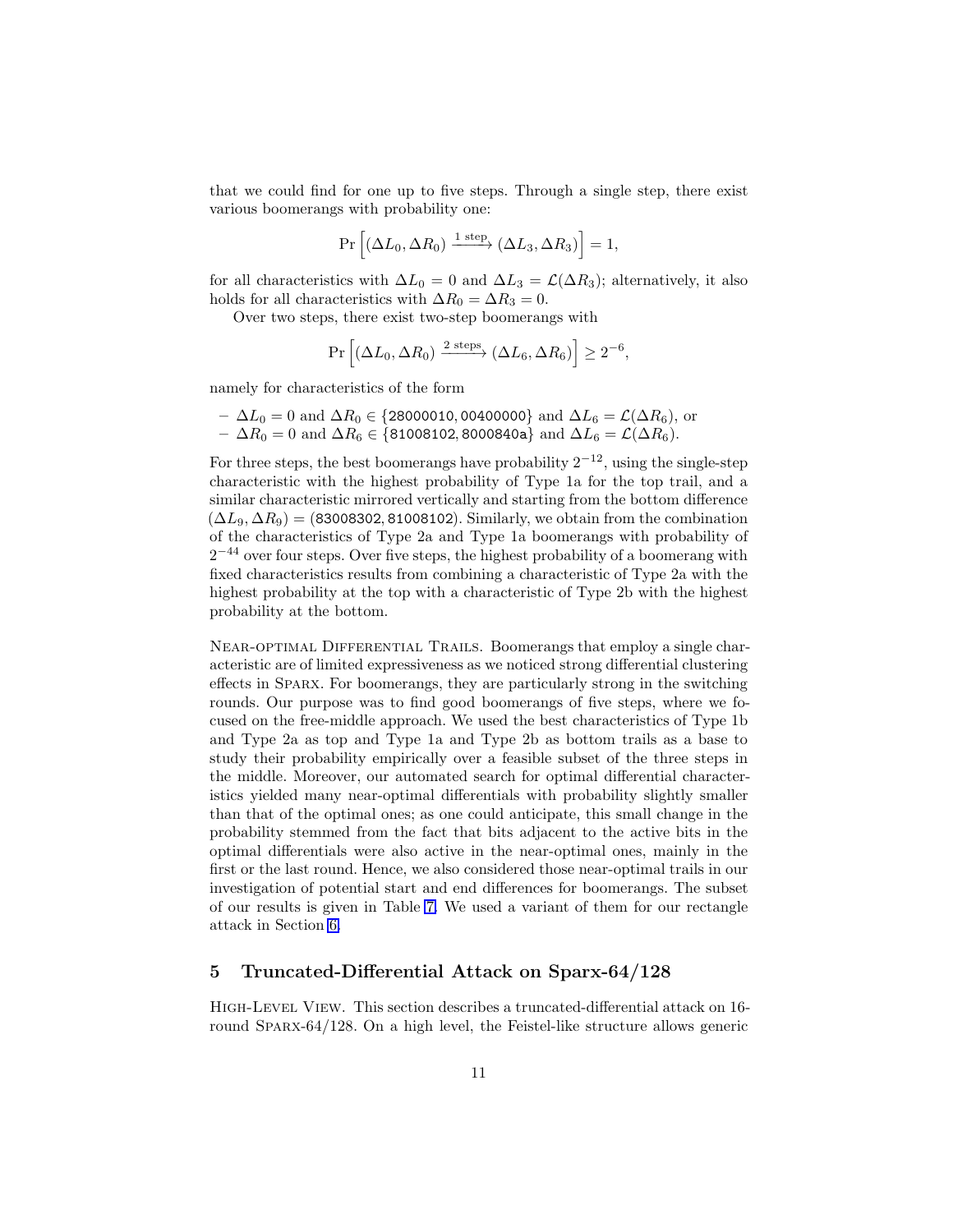<span id="page-11-0"></span>Table 6: Best found boomerangs on step-reduced SPARX-64/128; for up to three steps, we verified them experimentally with  $100$  random keys and  $2^{20}$  random pairs each. Values in parentheses are products of the empirical probabilities over the three steps in the middle from Table [7](#page-11-1) with the theoretical probabilities over the remaining step(s).

| #Steps         |              | Input difference  | Output difference |                   |    | $h_w$           |  |
|----------------|--------------|-------------------|-------------------|-------------------|----|-----------------|--|
| S              | $\Delta L_0$ | $\Delta R_0$      | $\Delta L_{3s}$   | $\Delta R_{3s}$   |    | theor. empiric. |  |
| 1              |              | 00000000 00400000 |                   | 83008302 81008102 | 0  | $\Omega$        |  |
| $\overline{2}$ |              | 00000000 28000010 |                   | 8000840a 00000000 | 6  | 5.11            |  |
| $\overline{2}$ |              | 00000000 28000010 |                   | 81008102 00000000 | 6  | 5.16            |  |
| $\overline{2}$ |              | 00000000 28000010 |                   | 850a9520 00000000 | 6  | 5.31            |  |
| 3              |              | 00000000 28000010 |                   | 83008302 81008102 | 12 | 10.55           |  |
| 3              |              | 00000000 28000010 |                   | 8a048e0e 8000840a | 12 | 11.43           |  |
| $\overline{4}$ |              | 02110a04 02110a04 |                   | 83008302 81008102 | 44 | (40.34)         |  |
| 5              |              | 28000010 28000010 |                   | 2a102a10 850a9520 | 78 | (68.54)         |  |
| 5              |              | 02110a04 02110a04 |                   | 2a102a10 850a9520 | 76 | (72.18)         |  |

<span id="page-11-1"></span>Table 7: Experimental probabilities of free-middle boomerangs over three steps. Each value represents  $-\log_2(p)$ , where p is the average probability of correct quartets from 100 test runs of random independent keys with  $2^{30}$  random text pairs each.

|                            | $(\Delta L_0, \Delta R_0)$ |                                               |  |  |  |  |  |  |
|----------------------------|----------------------------|-----------------------------------------------|--|--|--|--|--|--|
| $(\Delta L_9, \Delta R_9)$ |                            | $(00000000, 80008000)$ $(00000000, 81008102)$ |  |  |  |  |  |  |
| (80008000, 80008000)       | 20.18                      | 26.54                                         |  |  |  |  |  |  |
| (83008302, 81008102)       | 16.34                      | 22.74                                         |  |  |  |  |  |  |
| (40404000, 00400000)       | 27.21                      | 30.32                                         |  |  |  |  |  |  |

trails that pass through almost two steps so that only one branch is active. The core observation of our attack is the existence of Type 1d differentials, i.e., trails that have an inactive branch before and after a step with probability  $\gg 2^{-32}$ . One such trail is illustrated in Table [8.](#page-12-0) The trail is truncated after Round 9; thereupon, its precise differences are irrelevant as long as it will cancel in the right branch after the linear layer, and the zero-difference branch can propagate through two further steps (i.e. Rounds 13-18 in Table [8\)](#page-12-0). Thus, an adversary can observe that only a single branch will be active after five steps; tThe final linear layer can then be easily inverted. On the downside, the probability of truncated trails must exceed  $2^{-32}$  for a useful distinguisher.

To ensure a sufficient probability of the differential, we employ Property [1](#page-4-3) at the plaintext side to reduce the number of steps to trace through. So, we obtain the round keys of Round 3, 4, and that for the right branch of Round 5 from guessing only 64 bits of key material. At the ciphertext side, we choose structures of  $2^{32}$  texts, such that all texts in a structure have a constant value in the right branch, and iterate over all values on the left branch through Rounds 16-18. In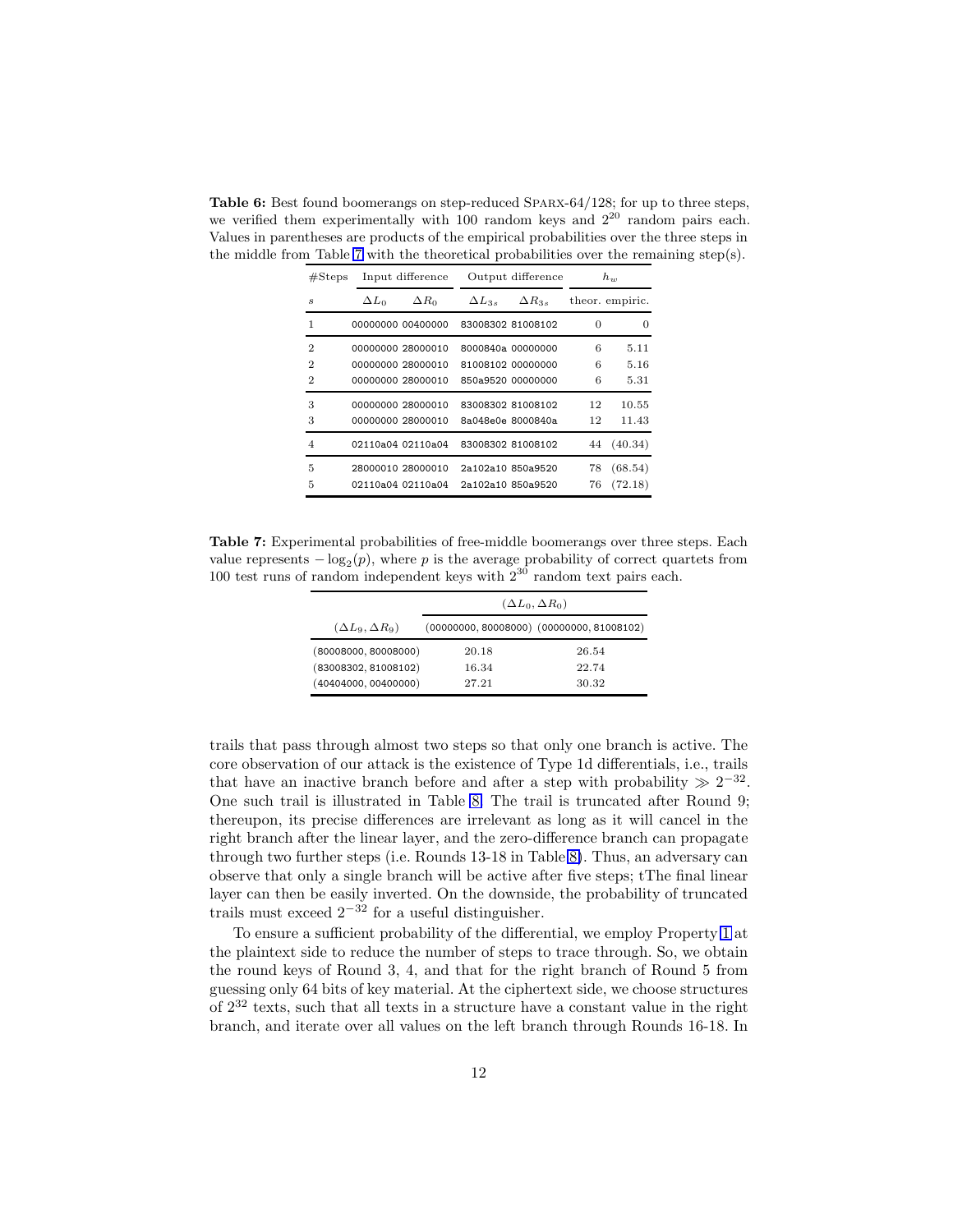| Rd, i                       | $\Delta L_i$      | $\Delta R_i$      | $h_{w}$                    | Rd, i | $\Delta L_i$ | $\Delta R_i$        | $h_w$          | Rd. i | $\Delta L_i$ | $\Delta R_i$      | $h_w$          |
|-----------------------------|-------------------|-------------------|----------------------------|-------|--------------|---------------------|----------------|-------|--------------|-------------------|----------------|
|                             |                   |                   |                            | 7     |              | 28000010 00000000   | $4\Omega$      | 13    |              | 00000000 ******** | 0 <sup>2</sup> |
| $\mathcal{D}_{\mathcal{L}}$ | ******** ******** |                   |                            | 8     |              | 00400000 00000000   | 2 <sub>0</sub> | 14    |              | 00000000 ******** | 0 <sup>2</sup> |
| 3                           |                   | ******** ******** |                            | 9     |              | 80008000 00000000   | 0 <sub>0</sub> | 15    |              | 00000000 ******** | 0 <sup>2</sup> |
| ſ.                          |                   | 00000000 ******** |                            | L.    |              | 80008000 80008000   | 0 <sub>0</sub> | L.    |              | ******** 00000000 | 0 <sub>0</sub> |
| 4                           | 00000000 ******** |                   |                            | 10    |              | ******** ********   | 2.2            | 16    |              | ******** 00000000 | 20             |
| 5                           | 00000000 0a204205 |                   | $\Omega$<br>$\sim$         | 11    |              | ******** ********   | 2, 2           | 17    |              | ******** 00000000 | 20             |
| 6                           | 00000000 02110a04 |                   | $\overline{5}$<br>$\Omega$ | 12    |              | ******** ********   | 2, 2           | 18    |              | ******** 00000000 | 20             |
| L.                          | 02110a04 00000000 |                   | 0 <sub>0</sub>             | L.    |              | $00000000$ ******** | 0 <sub>0</sub> | L.    |              | ******** ******** | 0 <sub>0</sub> |

<span id="page-12-0"></span>Table 8: The truncated differential trail through 16 rounds. A  $*$  symbol marks a truncated difference which can take any possible value.

the following, we mount a chosen-ciphertext attack on 16-round Sparx-64/128 covering Rounds 3 through 18; the used differential trail is given in Table [8.](#page-12-0)

STRUCTURES AND SETS. We choose  $2^m$  structures of  $2^{32}$  ciphertexts each from a base text  $S_{18}^0 = (L_{18}, R_{18})$ , and  $2^{32} - 1$  derived texts  $S_{18}^i = (L_{18}^i, R_{18})$  from iterating over all  $2^{32}$  values  $L_{18}$ , and derive the  $2^{32}$  ciphertexts  $C^i \leftarrow \mathcal{L}(S^i)$  that form the structure. Since we employ all  $2^{32}$  possible values for the right branch of Rounds 16 to 18, their  $2^{63}$  pairs will form all possible differences in this branch about  $2^{31}$  times at any point until the end of Round 12, i.e.,  $\Delta_{12}$ . From experiments, we observed that the truncated differential (80008000, 80008000) leads to (00000000, \*\*\*\*\*\*\*\*) with probability  $2^{-17.36}$ . Hence, there is a subset of good differences  $\Delta_{12}$  that can lead to (80008000, 80008000) with this accumulated probability. Since we have  $2^{31}$  pairs for each such  $\Delta_{12}$ , we expect that there are about  $2^{31-17.36} \approx 2^{13.64}$  pairs with  $\Delta_9 = (80008000, 80008000)$ , and  $2^{13.64-6-5} = 2^{2.64}$  pairs that follow our trail up to  $\Delta_5$ . We have approximately  $2^{63}$  pairs in a structure that have our desired difference with probability  $2^{-64}$ , so we expect 2<sup>−</sup><sup>1</sup> false positive pairs from the structure.

EXPERIMENTAL VERIFICATION. We verified a variant of our distinguisher experimentally using 100 random keys and  $2^{32}$  random pairs. For practicality, we considered it in encryption direction, i.e., we chose random pairs with start difference  $(\Delta L_5, \Delta R_5)$  = (00000000, 0a204205), encrypted them to the states after Round 18 and inverted the final linear layer. On average, we obtained 2<sup>3</sup>.<sup>75</sup> pairs with zero difference in the right branch, which corresponds to a probability of  $2^{3.75-32} = 2^{-28.25}$ , which is close to the expected  $2^{-28.36}$ .

ATTACK STEPS. Using Property [2,](#page-4-2) we define a linear function  $F: \{0,1\}^{32} \times$  $\{0,1\}^{32} \rightarrow \{0,1\}^{64}$  with rank  $n-1 = 63$ , so that  $F(\Delta) = 0^{64}$  for  $\Delta = (00000000,$ 0a204205). The attack consists of the following steps:

<span id="page-12-1"></span>1. Construct  $2^m$  structures as described above. For each structure, request the corresponding  $2^{32}$  plaintexts  $P<sup>i</sup>$  from a 16-round decryption oracle.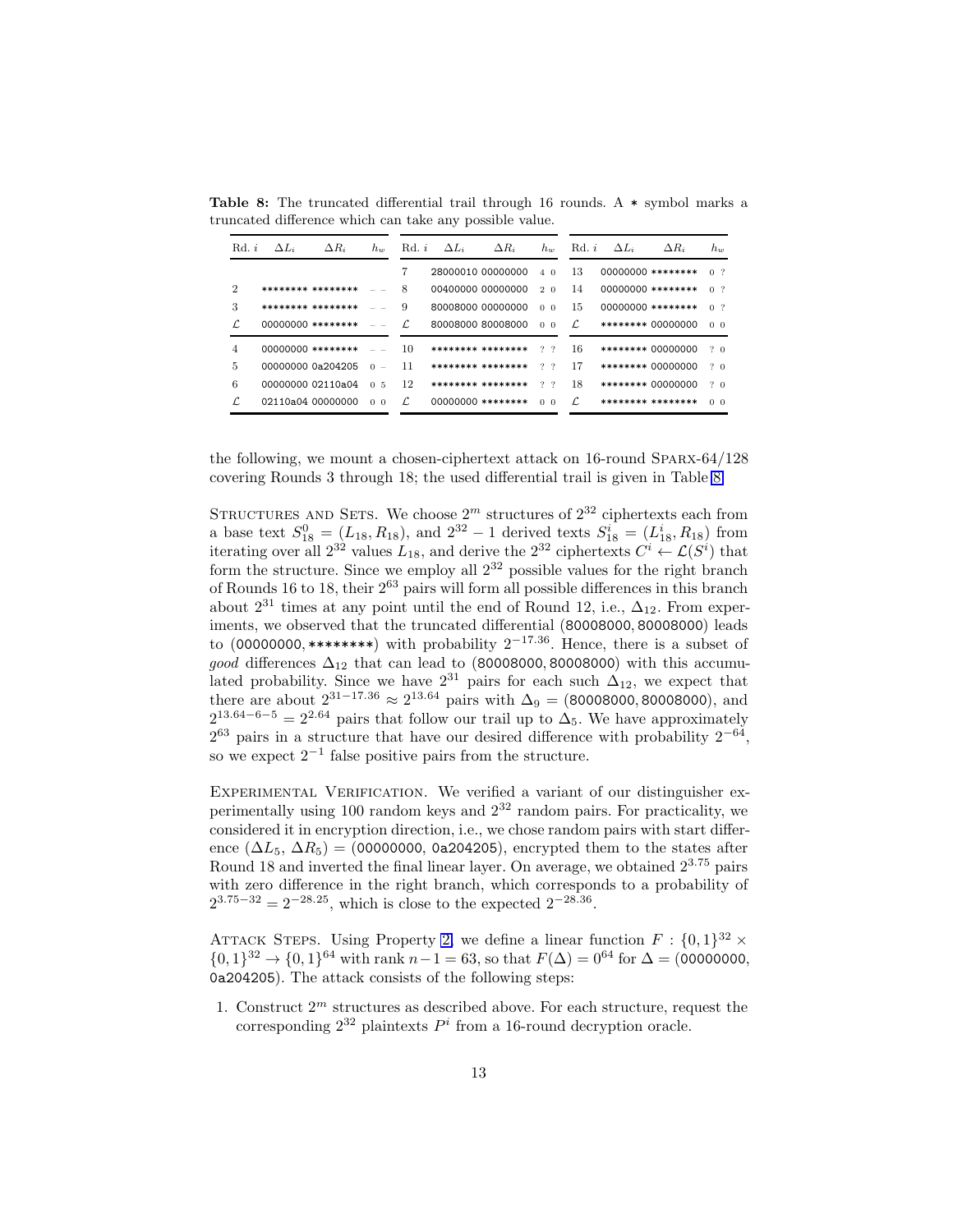- 2. Initialize a list  $K$  of  $2^{64}$  key counters.
- <span id="page-13-2"></span><span id="page-13-1"></span>3. For each of the  $2^{64}$  guesses of  $K_2^0, K_2^1, K_2^2, K_2^3$ :
	- 3.1 Re-encrypt all plaintexts over one round until the state after the linear layer of Round 3 and store them in  $H$  according to the values of their left branches. Only consider pairs that collide in  $\mathcal{H}'$ , which represent pairs that will collide in  $L_3$  after the application of the linear layer  $\mathcal{L}$ .
	- 3.2 For all texts, compute  $(L_3, R_5)$ , apply  $F(R_r)$ , and store the updated states in  $H$ . Discard all pairs that do not collide. For each colliding pair, increment the counter for the current key candidate in  $K$ .
- 4. Output the keys in descending order of their corresponding counters.

Complexity. The computational complexity results from:

- Step [1](#page-12-1) requires  $2^{m+32}$  16-round decryption. We assume the computational costs for a decryption and encryption are equal.
- Step [3.1](#page-13-1) requires  $2^{64} \cdot 2^{m+32} \cdot 1/16 \cdot 2 \approx 2^{m+92}$  encryption equivalents since we consider one out of 16 rounds. From the  $\binom{2^{32}}{2}$  $\binom{32}{2} \approx 2^{63}$  pairs of one structure, we expect  $2^{63-32} = 2^{31}$  false positive pairs for each structure at this step.
- We approximate the costs for a call to  $F$  by those of a call to two SPECKEY rounds since both branches are used. The complexity of **Step [3.2](#page-13-2)** is therefore given by  $2^{64} \cdot 2^{31+m} \cdot 4/32 \approx 2^{m+92}$  encryption equivalents on average. We expect about  $2^{63-64} = 2^{-1}$  false-positive pairs per structure and key candidate, whereas we have  $2^{31-28.36} \approx 2^{2.64}$  correct pairs for the correct key candidate, again per structure.

The computational complexity sums to

$$
2^{m+32} + 2^{m+92} + 2^{m+91} \approx 2^{m+93}
$$
 Encryption.

The memory complexity stems from storing a byte counter for the current key candidate, i.e.,  $2^{64} \cdot 8/64 = 2^{61}$  states, plus  $2^{32}$  texts. The data complexity is given by  $2^{m+32}$ . A single structure, i.e.,  $m=1$ , suffices to obtain at least two correct pairs for the correct key.

### <span id="page-13-0"></span>6 Rectangle Attack on 16-round Sparx-64/128

High-Level View. This section describes a rectangle attack on 16-round Sparx-64/128. Our attack starts after the second round of the cipher, i.e., it starts with Round 3. Again, we guess 64 key bits to get through Rounds 3 and 4 and the right branch of Round 5. The attack covers then Rounds 3 through 18.

Differential Trails. Table [9](#page-14-0) illustrates the employed differential trails. The top trail covers Rounds 3 through 9 and the right part of Rounds 10 to 12 since the right part contains a zero difference which propagates for free through the  $\mathcal{A}^3$  box of Rounds 10 to 12. The bottom trail covers Rounds 13 through 18, and the left part of Rounds 10 through 12 in decryption direction. Again, the bottom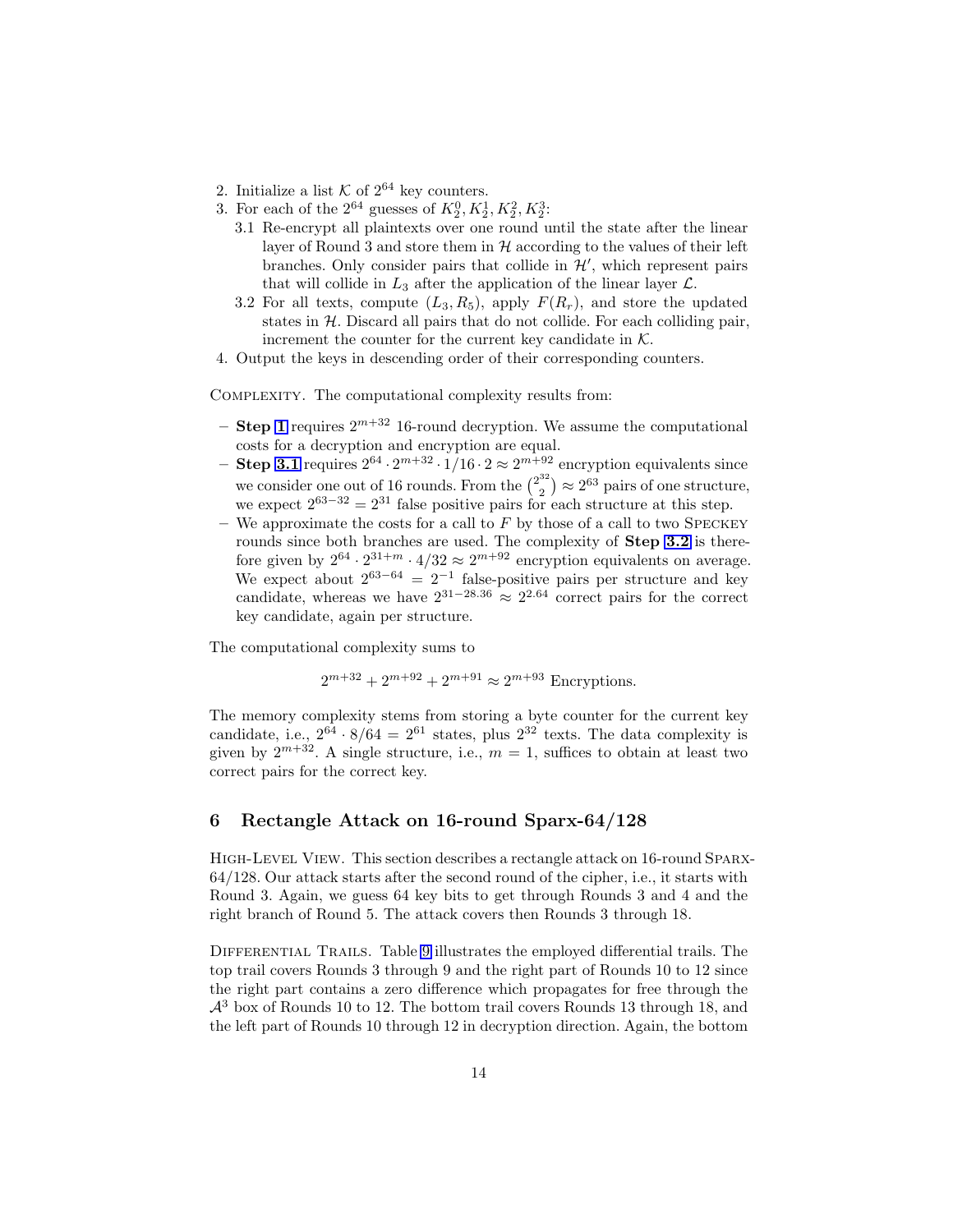| Rd. i          | $\Delta L_i$ | $\Delta R_i$      | $h_w$         | Rd. i | $\Delta L_i$ | $\Delta R_i$      | $h_w$                                |
|----------------|--------------|-------------------|---------------|-------|--------------|-------------------|--------------------------------------|
| $\overline{4}$ | 28000010     |                   |               | 10    |              | 00000000 ******** | $\Omega$                             |
| 5              |              | 00400000 00400000 | 2<br>$\sim$   | 11    |              | 00000000 ******** | 0<br>$\overline{\phantom{a}}$        |
| 6              |              | 80008000 80008000 | $\Omega$<br>0 | 12    |              | 00000000 ******** | 0<br>$\overline{\phantom{a}}$        |
| L              |              | 00000000 80008000 | $\Omega$<br>0 | L.    |              | 02110a04 00000000 | $\Omega$<br>0                        |
| 7              |              | 00000000 ******** | O             | 13    |              | ******** 00000000 | $-0$                                 |
| 8              |              | 00000000 ******** | O             | 14    |              | ******** 00000000 | $\Omega$<br>$\overline{\phantom{a}}$ |
| 9              |              | 00000000 ******** | O             | 15    |              | ******** 00000000 | $-0$                                 |
| L.             |              | ******** 00000000 | $\Omega$      | L.    |              | 80008000 80008000 | $\Omega$<br>0                        |
| 10             |              | ******** 00000000 | $\Omega$      | 16    |              | 81008102 81008102 | $1 \quad 1$                          |
| 11             |              | ******** 00000000 | $\Omega$      | 17    |              | 8000840a 8000840a | 22                                   |
| 12             |              | ******** 00000000 | $\Omega$      | 18    |              | 850a9520 850a9520 | 44                                   |
| L.             |              | ******** ******** | $\Omega$      | L.    |              | 2a102a10 850a9520 | 0<br>$\Omega$                        |

<span id="page-14-0"></span>Table 9: Our used differential characteristic through the top (left) and bottom (right) trail for our 16-round rectangle attack on Sparx-64/128.

trail has a zero difference in that part in the bottom trail which propagates for free through the  $\mathcal{A}^3$  box until the begin of Round 10.

Again, we experimentally verified the boomerang switch in the middle. From 100 experiments with random keys and  $2^{26}$  independently at random chosen pairs  $(P, P')$  with difference  $\alpha = (80008000, 80008000)$ , encrypted through three steps to  $(C, C')$ , applied the  $\delta$ -shift (80008000, 80008000) to obtain  $(D, D')$ , decrypted those back to  $(Q, Q')$ , and counted the number of times that  $Q \oplus Q' = \alpha$ . We observed an average probability of approximately 2<sup>−</sup>20.<sup>18</sup>. So, for the correct key, we obtain a probability of approximately  $(\widehat{pq})^2 \approx (2^{-2})^2 \cdot 2^{-20.18} \cdot (2^{-14})^2 \approx$  $2^{-52.18}$  for a valid quartet.

ATTACK PROCEDURE. Choose a linear function  $F: \{0,1\}^{64} \to \{0,1\}^{64}$  of rank 63 s.t.  $F(\Delta L_4 \|\Delta R_5) = 0^{64}$ . The attack consists of the following steps:

- 1. Initialize a list of key counters  $\mathcal L$  to zero, for all  $2^{64}$  possible values for the round keys of Round 2. Initialize two empty hash maps  $Q$  and  $R$ .
- <span id="page-14-1"></span>2. Choose  $2^m$  ciphertext pairs  $(C, D)$  with difference (2a102a10, 850a9520), and ask for their corresponding plaintexts  $(P, Q)$ . Store the pairs into  $H$ indexed by P.
- <span id="page-14-3"></span><span id="page-14-2"></span>3. For each of the  $2^{64}$  guesses of  $(K_2^0, K_2^1, K_2^2, K_2^3)$ :
	- 3.1 Partially re-encrypt all plaintext pairs  $(P, Q)$  to their corresponding states  $(L_4^P, R_5^P)$  and  $(L_4^Q, R_5^Q)$ .
	- 3.2 Apply  $F((L_4, R_5))$  to all states and store the corresponding outputs  $(\widehat{L}_4^P, \widehat{R}_5^P)$  and  $(\widehat{L}_4^Q, \widehat{R}_5^Q)$  into a hash table Q. Only consider pairs of pairs  $p=(\widehat{L}^P_4, \widehat{R}^P_5),\, q=(\widehat{L}^Q_4, \widehat{R}^Q_5),\, p'=(\widehat{L}^{P'}_4)$  $_4^{P'}, \widehat{R}_5^{P'}$  ${}_{5}^{P'}$ ),  $q' = (\widehat{L}_{4}^{Q'}, \widehat{R}_{5}^{Q'})$  that collide in either  $(p, q) = (p', q')$  or  $(p, q) = (q', p')$  and discard all further quartets. We expect  $2^{2m} \cdot 2^{2-64} \approx 2^{2m-128}$  quartets on average.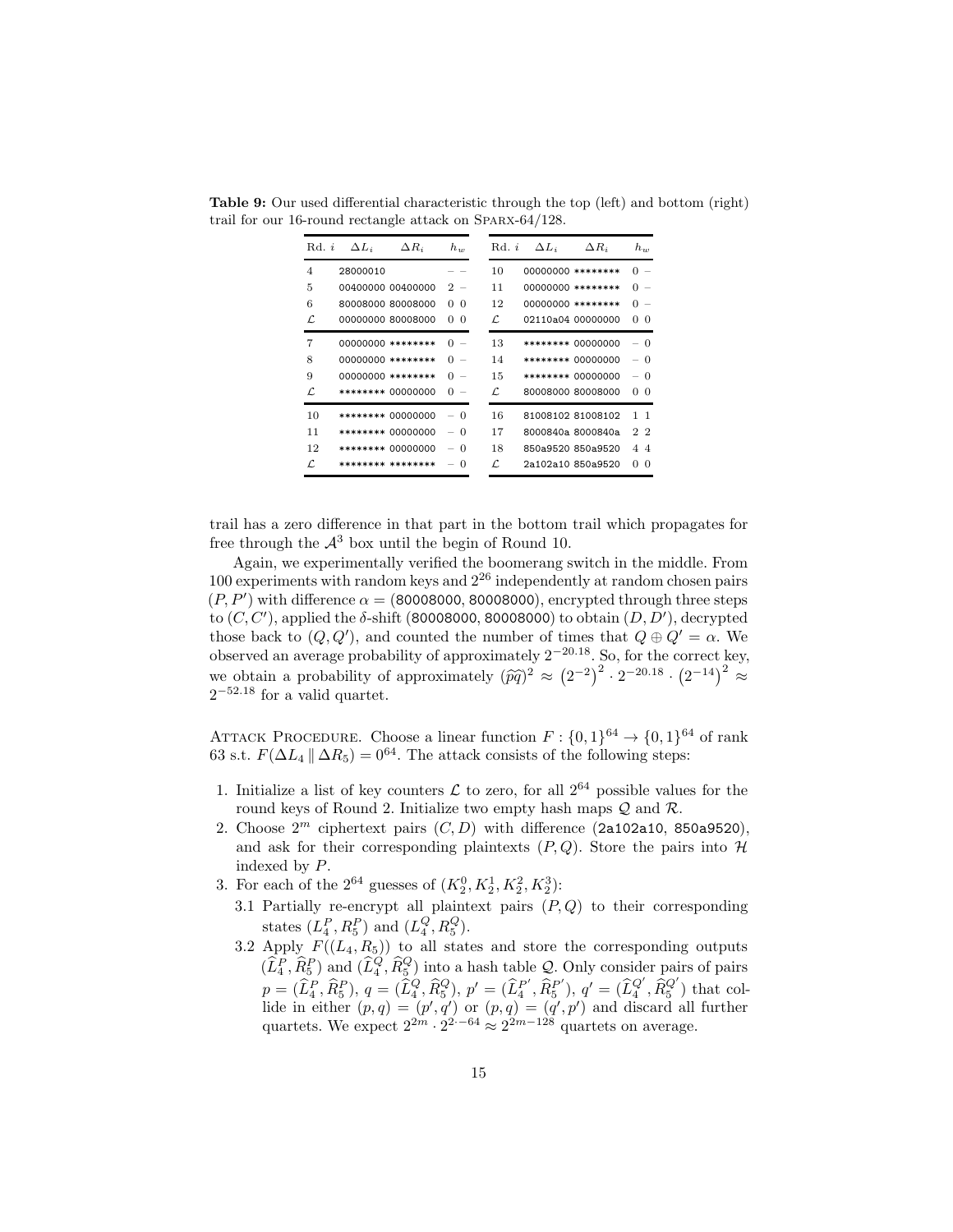<span id="page-15-1"></span>3.3 If a quartet survives, increment the counter for the current key guess. Choose a plaintext pair with our desired difference – w.l.o.g.,  $(p, p')$ from the current quartet, and check for all remaining key bits if it follows our path until Round 6. If yes, encrypt it further roundwise until Round 9. If all roundwise checks pass, check for  $p$  if it encrypts to ciphertext  $C$ . If yes, test again for  $(q, q')$  and output the key candidate if it also matches. 4. If no key candidate has been returned, return  $\perp$ .

For  $m = 58.6$  pairs, we can expect  $\left(2^m \hat{p}\hat{q}\right)^2 / 2^n \approx 2^{117.2} \cdot 2^{-52.18} / 2^{64} \approx 2$  valid quartets for the correct key guess. In contrast, we can expect  $2^{117.2-2.64} = 2^{-10.8}$ quartets for a wrong key guess.

Complexity. The computational complexity results from:

- Step [2](#page-14-1) requires  $2 \cdot 2^{58.6} \approx 2^{59.6}$  16-round decryptions. We assume that the computational costs for a decryption and encryption are equal.
- Steps [3.1](#page-14-2) and [3.2](#page-14-3) require  $2^{64} \cdot 2 \cdot 2^m \cdot 6/32 \approx 2^{122.2}$  encryption equivalents since we consider five out of 32 Speckey rounds in the 16-round cipher for re-encryption and approximate the costs for computing  $F$  by the costs of a Speckey round.
- Step [3.2](#page-14-3) will require  $2^{64} \cdot 2 \cdot 2^m = 2^{m+65}$  memory accesses (MAs) and comparisons.
- Step [3.3](#page-15-1) will require at most  $2^{64} \cdot 2^{2m-128} \cdot 2^{64} \approx 2^{117.2}$  encryption equivalents to identify the correct key.

Hence, the computations are upper bounded by approximately

 $2^{59.6} + 2^{122.2} \approx 2^{122.2}$  encryptions and  $2^{59.6} + 2^{123.6} \approx 2^{123.6}$  MAs.

The data complexity is upper bounded by  $2^{59.6}$  chosen ciphertexts. The memory complexity is upper bounded by storing at most  $4 \cdot 2^{59.6}$  states at a time, which is equivalent to storing approximately  $2^{61.6}$  states.

# <span id="page-15-0"></span>7 Conclusion

This work presents two standard differential attacks using truncated differentials and rectangle attacks on 16-round Sparx-64/128. The former attack builds upon a nine-round (three-step) differential trail that is extended by a six-round (twostep) truncated trail. Adopting the observation by Abdelkhalek et al. [1], we can turn the distinguishers in a 16-round chosen-ciphertext attack and recover the round keys by just guessing 64-bit of the key material. Our truncated differential attack requires approximately  $2^{32}$  chosen ciphertexts, about  $2^{32}$  states, and approximately 2<sup>93</sup> encryption equivalents. Our proposed rectangle attack exploits the Feistel structure of Sparx using differential trails with inactive branches over their middle step; similarly, the yoyo attack in the Appendix profits from the structure over the end. It may be an interesting subject for further studies to investigate yoyo cycles of more iterations of en- and decryption.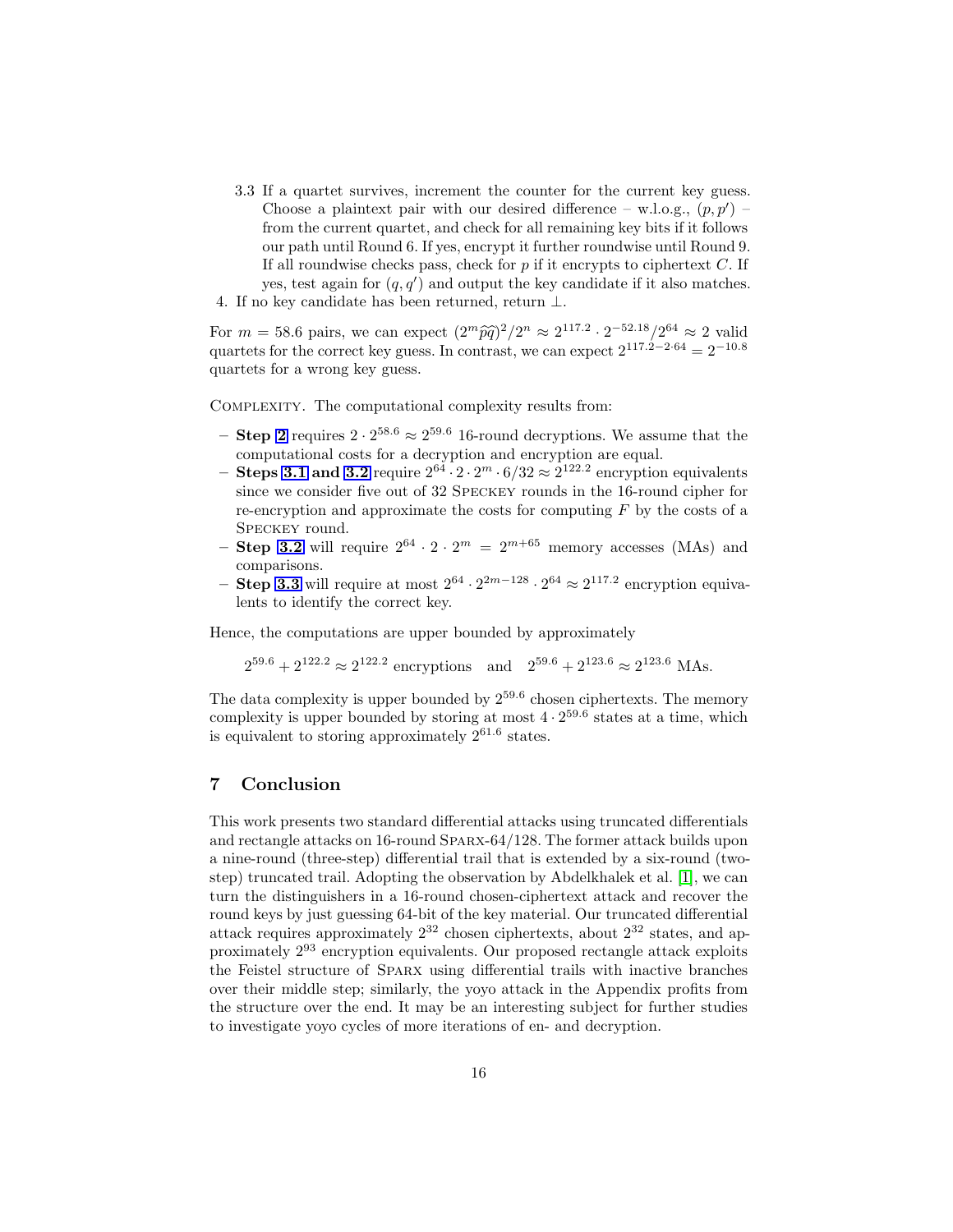We stress that our attacks do not threaten the security of SPARX-64/128, but provide deeper insights in its security against attacks in the single-key setting. We can observe a strong clustering effects of many differential characteristics in our studies and exploit them in all our attacks; it remains subject to further studies to employ them for further rounds. For public verification and future works, our trails, tests, and implementations of Sparx-64/128 will be published into the public domain<sup>[4](#page-16-3)</sup>.

### References

- 1. Ahmed Abdelkhalek, Mohamed Tolba, and Amr M. Youssef. Impossible Differential Attack on Reduced Round SPARX-64/128. In Marc Joye and Abderrahmane Nitaj, editors, AFRICACRYPT, volume 10239 of Lecture Notes in Computer Science, pages 135–146, 2017.
- 2. Eli Biham, Alex Biryukov, Orr Dunkelman, Eran Richardson, and Adi Shamir. Initial Observations on Skipjack: Cryptanalysis of Skipjack-3XOR. In Stafford E. Tavares and Henk Meijer, editors, SAC, volume 1556 of Lecture Notes in Computer Science, pages 362–376. Springer, 1998.
- 3. Eli Biham, Orr Dunkelman, and Nathan Keller. The Rectangle Attack Rectangling the Serpent. In Birgit Pfitzmann, editor, EUROCRYPT, volume 2045 of Lecture Notes in Computer Science, pages 340–357. Springer, 2001.
- 4. Eli Biham, Orr Dunkelman, and Nathan Keller. New Results on Boomerang and Rectangle Attacks. In Joan Daemen and Vincent Rijmen, editors, FSE, volume 2365 of Lecture Notes in Computer Science, pages 1–16. Springer, 2002.
- <span id="page-16-2"></span>5. Alex Biryukov and Dmitry Khovratovich. Related-Key Cryptanalysis of the Full AES-192 and AES-256. In Mitsuru Matsui, editor, ASIACRYPT, volume 5912 of Lecture Notes in Computer Science, pages 1–18. Springer, 2009.
- 6. Alex Biryukov, Gaëtan Leurent, and Léo Perrin. Cryptanalysis of Feistel Networks with Secret Round Functions. In Orr Dunkelman and Liam Keliher, editors, SAC, volume 9566 of Lecture Notes in Computer Science, pages 102–121. Springer, 2015.
- 7. Carlos Cid, Tao Huang, Thomas Peyrin, Yu Sasaki, and Ling Song. Boomerang Connectivity Table (BCT) for Boomerang Attack. In EUROCRYPT, Lecture Notes in Computer Science, 2018. to appear.
- 8. Daniel Dinu, Léo Perrin, Aleksei Udovenko, Vesselin Velichkov, Johann Großschädl, and Alex Biryukov. Design Strategies for ARX with Provable Bounds: Sparx and LAX. In Jung Hee Cheon and Tsuyoshi Takagi, editors, ASIACRYPT I, volume 10031 of Lecture Notes in Computer Science, pages 484–513, 2016.
- <span id="page-16-0"></span>9. Joan Daemen and Micha¨el Peeters and Gilles Van Assche and Vincent Rijmen. Nessie Proposal: NOEKEON, 2000. [http://gro.noekeon.org/Noekeon-spec.](http://gro.noekeon.org/Noekeon-spec.pdf) [pdf](http://gro.noekeon.org/Noekeon-spec.pdf).
- <span id="page-16-1"></span>10. John Kelsey, Tadayoshi Kohno, and Bruce Schneier. Amplified Boomerang Attacks Against Reduced-Round MARS and Serpent. In Bruce Schneier, editor, FSE, volume 1978 of Lecture Notes in Computer Science, pages 75–93. Springer, 2000.
- 11. Gaëtan Leurent. Improved differential-linear cryptanalysis of 7-round chaskey with partitioning. In Marc Fischlin and Jean-Sébastien Coron, editors, EUROCRYPT I, volume 9665 of Lecture Notes in Computer Science, pages 344–371. Springer, 2016.

<span id="page-16-3"></span><sup>4</sup> <https://github.com/TheBananaMan/sparx-differential-attacks>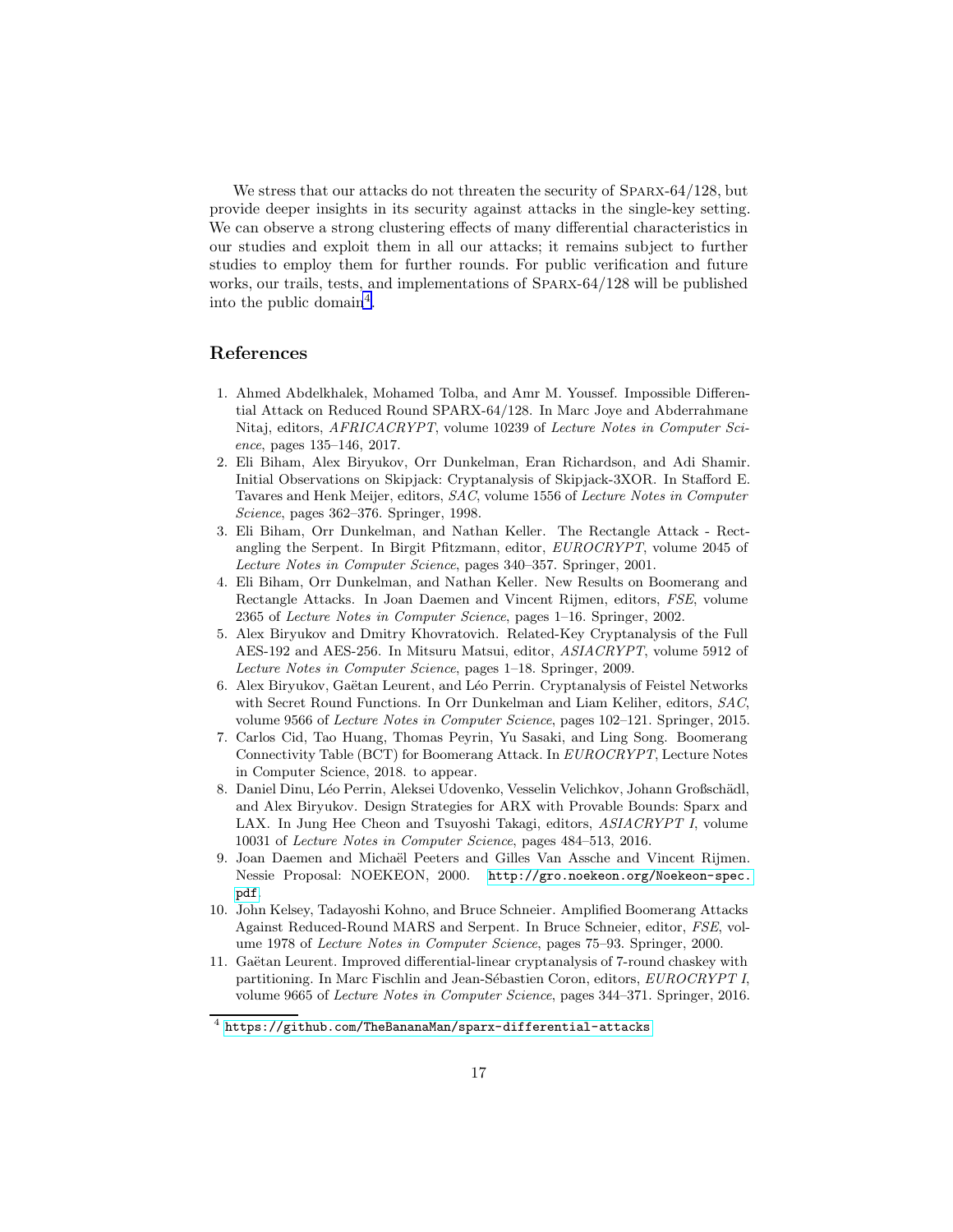- <span id="page-17-3"></span>12. Mate Soos. CryptoMiniSat SAT solver. [https://github.com/msoos/](https://github.com/msoos/cryptominisat/) [cryptominisat/](https://github.com/msoos/cryptominisat/).
- 13. Sondre Rønjom, Navid Ghaedi Bardeh, and Tor Helleseth. Yoyo Tricks with AES. In Tsuyoshi Takagi and Thomas Peyrin, editors, ASIACRYPT I, volume 10624 of Lecture Notes in Computer Science, pages 217–243. Springer, 2017.
- <span id="page-17-2"></span>14. Stefan Kölbl. CryptoSMT: An easy to use tool for cryptanalysis of symmetric primitives. <https://github.com/kste/cryptosmt>.
- 15. Mohamed Tolba, Ahmed Abdelkhalek, and Amr M. Youssef. Multidimensional Zero-Correlation Linear Cryptanalysis of Reduced Round SPARX-128. In Carlisle Adams and Jan Camenisch, editors, SAC, volume 10719 of Lecture Notes in Computer Science, pages 423–441. Springer, 2017.
- <span id="page-17-4"></span>16. Vijay Ganesh and Trevor Hansen and Mate Soos and Dan Liew and Ryan Govostes. STP constraint solver. <https://github.com/stp/stp>.
- <span id="page-17-1"></span>17. David Wagner. The Boomerang Attack. In Lars R. Knudsen, editor, FSE, volume 1636 of Lecture Notes in Computer Science, pages 156–170. Springer, 1999.

### Supplementary Material

### <span id="page-17-0"></span>A Yoyo Attack

The Concept of Yoyo Cryptanalysis. Yoyo attacks are closely related to boomerangs. In both techniques, the adversary first lets the oracle encrypt chosen texts, observes the corresponding encryptions and adaptively chooses new ciphertexts that are then decrypted in the hope for a certain property in their corresponding plaintexts. Initially, yoyo attacks have been proposed by Biham et al. on Skipjack-3XOR [2], and have been revived by Biryukov et al. [6] for analyzing Feistel networks with secret round functions. Recently, Rønjom et al. [13] showed yoyo-based distinguishers and key-recovery attacks on generic SPNs and applications to round-reduced AES.

Assume,  $E: \mathbb{F}_2^{m \cdot b} \to \mathbb{F}_2^{m \cdot b}$  is a permutation over elements of  $n = m \cdot b$  bits that can be divided into  $m$  words of  $b$  bits each. The core idea of yoyos is to encrypt chosen plaintext pairs  $(P^0, P^1)$  with a certain input difference through E and collect the corresponding ciphertexts  $(C^0, C^1)$ . The cryptanalyst crafts a set of new ciphertexts from the recombination of words from  $C^0$  and  $C^1$ . Let  $C^0[i]$  denote the *i*-th *b*-bit word of  $C^0$ . Let  $v = (v_0, \ldots, v_{m-1})$  denote a Boolean vector, i.e.,  $v \in \mathbb{F}_2^m$ , and let  $\rho: \mathbb{F}_2^{m \cdot b} \times \mathbb{F}_2^{m \cdot b} \times \mathbb{F}_2^m \to \mathbb{F}_2^{m \cdot b}$  be defined as

$$
\rho(C^0, C^1, v) \stackrel{\text{def}}{=} (C^{v_0}[0] \| \dots \| C^{v_{m-1}}[m-1]).
$$

Given  $v \neq (0, 0, \ldots, 0)$ , one can derive two modified ciphertexts  $C^2 = \rho(C^0, C^1, v)$ and  $C^3 = \rho(C^0, C^1, \overline{v})$ , where  $\overline{v}$  denotes the vector of the element-wise inverse Boolean vector, i.e.,  $\overline{v}_i = 1 \oplus v_i$  for  $0 \leq i < m$ . Then,  $C^2$  consists of the words of  $C^0$  at all positions i where  $v_i = 0$  and of the words of  $C^1$  at the remaining positions. The situation is vice versa for  $C^3$ . The cryptanalyst then queries the so-derived ciphertexts to obtain the corresponding plaintexts  $(P^2, P^3)$ . The core observation is that the vector  $v$  defines a word-wise difference pattern:  $C^2$  differs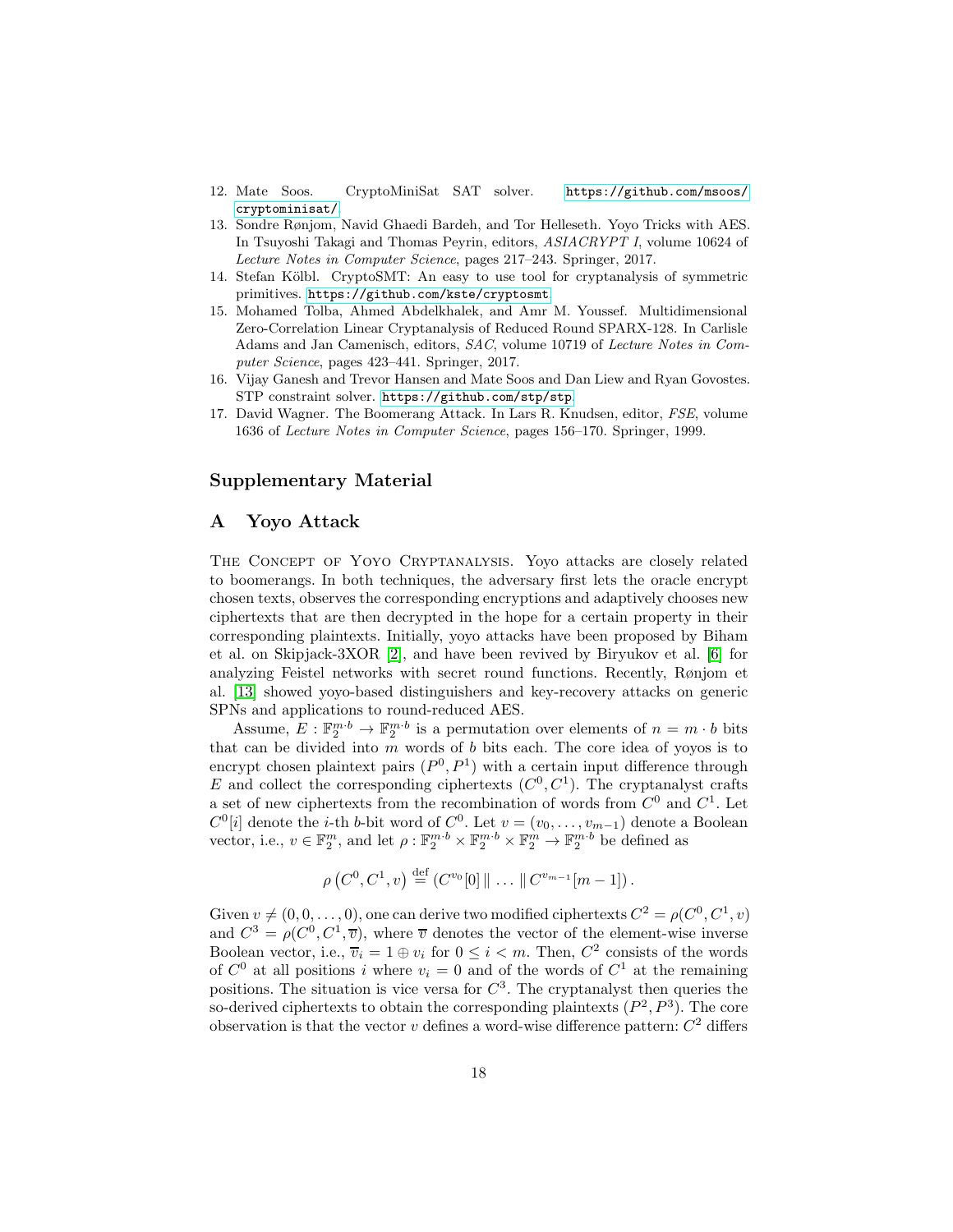from  $C^0$  in exactly the words where  $v_i = 1$  holds. This difference pattern is preserved through any partial map of  $E$  that operates on the b-bit words separately, e.g., an S-box layer in an SPN.

Application to Sparx-64/128. A step of Sparx-64/128 can be modelled as the application of a key-dependent non-linear layer of  $\mathcal{A}^3$  boxes that transform the 32-bit branches individually, followed by a linear layer  $\mathcal L$  that mixes one branch into the other one. Hence, it is senseful to model  $v \in \mathbb{F}_2^2$  as a two-element Boolean vector. Let  $C^0 = (L_r^0, R_r^0)$  and  $C^1 = (L_r^1, R_r^1)$  denote two ciphertexts after r rounds of SPARX-64/128. Let  $S_r^0 = L_r^0 \oplus \mathcal{L}(R_r^0)$  and  $S_r^1 = L_r^1 \oplus \mathcal{L}(R_r^1)$ denote the words before the linear layer of the  $r$ -th step. We focus on ciphertexts with pairwise distinct branches before the linear layer:  $S_r^0 \neq S_r^1$  and  $R_r^0 \neq R_r^1$ . Our goal is to derive two new ciphertexts

$$
C^2 = (S_r^2, R_r^2) = \rho_C(C^0, C^1, (0, 1)) = (S_r^0, R_r^1)
$$
  

$$
C^3 = (S_r^3, R_r^3) = \rho_C(C^0, C^1, (1, 0)) = (S_r^1, R_r^0).
$$

For this purpose, we define the ciphertext-recombination function  $\rho_C$  in order to invert the last linear layer as

 $\rho_C(C^0, C^1, v) \stackrel{\text{def}}{=} \left( L_r^{v_0} \oplus \mathcal{L}(R_r^0) \oplus \mathcal{L}(R_r^1), R_r^{v_1} \right).$ 

Since the  $\mathcal{A}^3$  boxes preserve the difference pattern of v, we obtain then  $(L_{r-1}^2,$  $R_{r-1}^2 = (L_{r-1}^0, R_{r-1}^1)$  and  $(L_{r-1}^2, R_{r-1}^2) = (L_{r-1}^1, R_{r-1}^0)$ . Clearly, the differences are preserved through the inverse final round:

$$
(L^0_{r-1}, R^0_{r-1}) \oplus (L^1_{r-1}, R^1_{r-1}) = (L^2_{r-1}, R^2_{r-1}) \oplus (L^3_{r-1}, R^3_{r-1}).
$$

Moreover, assume that both ciphertexts shared the same state  $S_{r-1}^0 = S_{r-1}^1$ , which meant that the right branch had a zero difference through the  $(r - 1)$ -th step:  $S_{r-1}^0 = \mathcal{L}(R_{r-1}^0) \oplus L_{r-1}^0 = \mathcal{L}(R_{r-1}^1) \oplus L_{r-1}^1 = S_{r-1}^1$ . We can reformulate this to  $\mathcal{L}(R_{r-1}^0) \oplus L_{r-1}^0 \oplus \mathcal{L}(R_{r-1}^1) \oplus L_{r-1}^1 = 0$ . Then, this collision is also preserved between the derived ciphertexts

$$
S_{r-1}^2 = \mathcal{L}(R_{r-1}^2) \oplus L_{r-1}^2 = \mathcal{L}(R_{r-1}^1) \oplus L_{r-1}^0 = \mathcal{L}(R_{r-1}^0) \oplus L_{r-1}^1 = S_{r-1}^3.
$$

It follows that the left branch had a zero difference through the  $(r - 2)$ -th step. However, since we assumed that the branches are pair-wise distinct, the values  $\neq S_{r-1}^0 = S_{r-1}^1$  differ, which means that  $L_{r-2}^2 = L_{r-2}^3 \neq L_{r-2}^0 = L_{r-2}^1$  differ. Therefore, although the differences will be preserved after two inverse steps,  $S_{r-2}^2 \oplus S_{r-2}^3 = S_{r-2}^0 \oplus S_{r-2}^1$ , the values S will differ. Therefore, the difference in the right branch through the  $(r - 2)$ -th step is not guaranteed to be preserved. Hence,  $(C^2, C^3)$  follows the same differential path as  $(C^0, C^1)$  through 2.5-steps in decryption direction with probability one if  $S_{r-1}^0 \oplus S_{r-1}^1$  holds. A similar property also holds in encryption direction. Define a simpler plaintextrecombination function  $\rho_P(P^0, P^1, v) \stackrel{\text{def}}{=} (L_0^{v_0}, R_0^{v_1})$ . Given two distinct plaintexts  $(P^0, P^1)$  for which  $L_1^0 = L_1^1$  holds after the first step, we can derive plaintexts  $P^2 = \rho_P(P^0, P^1, (0, 1))$  and  $P^3 = \rho_P(P^0, P^1, (1, 0))$  that will also follow the same differential as  $(P^0, P^1)$  through 2.5 steps:  $S_2^2 \oplus S_2^3 = S_2^0 \oplus S_2^0$  and  $S_3^2 \oplus S_3^3 = S_3^0 \oplus S_3^0.$